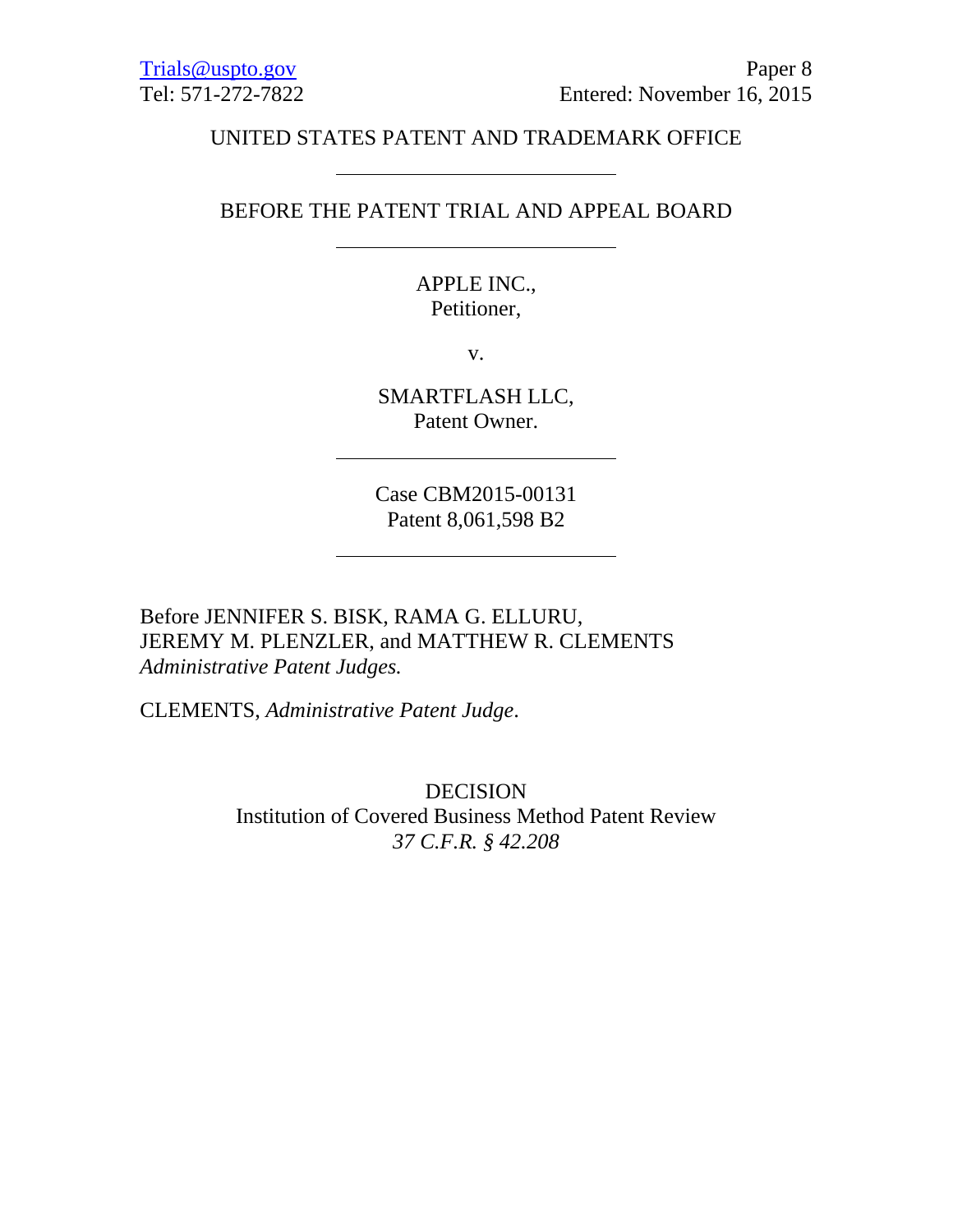#### INTRODUCTION

*A. Background* 

Petitioner, Apple Inc. ("Petitioner"), filed a Petition to institute covered business method patent review of claims 3–6, 8–14, 16–30, and 32– 41 of U.S. Patent No. 8,061,598 B2 (Ex. 1001, "the '598 patent") pursuant to § 18 of the Leahy-Smith America Invents Act ("AIA"). Paper 1 ("Pet.").<sup>1</sup> Smartflash LLC ("Patent Owner") filed a Preliminary Response. Paper 6 ("Prelim. Resp.").

We have jurisdiction under 35 U.S.C. § 324(a), which provides that a covered business method patent review may not be instituted "unless . . . it is more likely than not that at least 1 of the claims challenged in the petition is unpatentable."

After considering the Petition and Preliminary Response, we determine that the '598 patent is a covered business method patent. We further determine that Petitioner has demonstrated that it is more likely than not that the challenged claims are unpatentable. We further determine that Apple is estopped from challenging claim 26 in this proceeding. Accordingly, we institute a covered business method patent review of claims 3–6, 8–14, 16–25, 27–30, and 32–41 (the "challenged claims"), but not of claim 26 of the '598 patent, as discussed below.

### *B. Asserted Ground*

-

Petitioner contends that claims 3–6, 8–14, 16–30, and 32–41 are unpatentable under 35 U.S.C. § 101 as being directed to patent-ineligible

<sup>1</sup> Pub. L. No. 112–29, 125 Stat. 284, 296–07 (2011).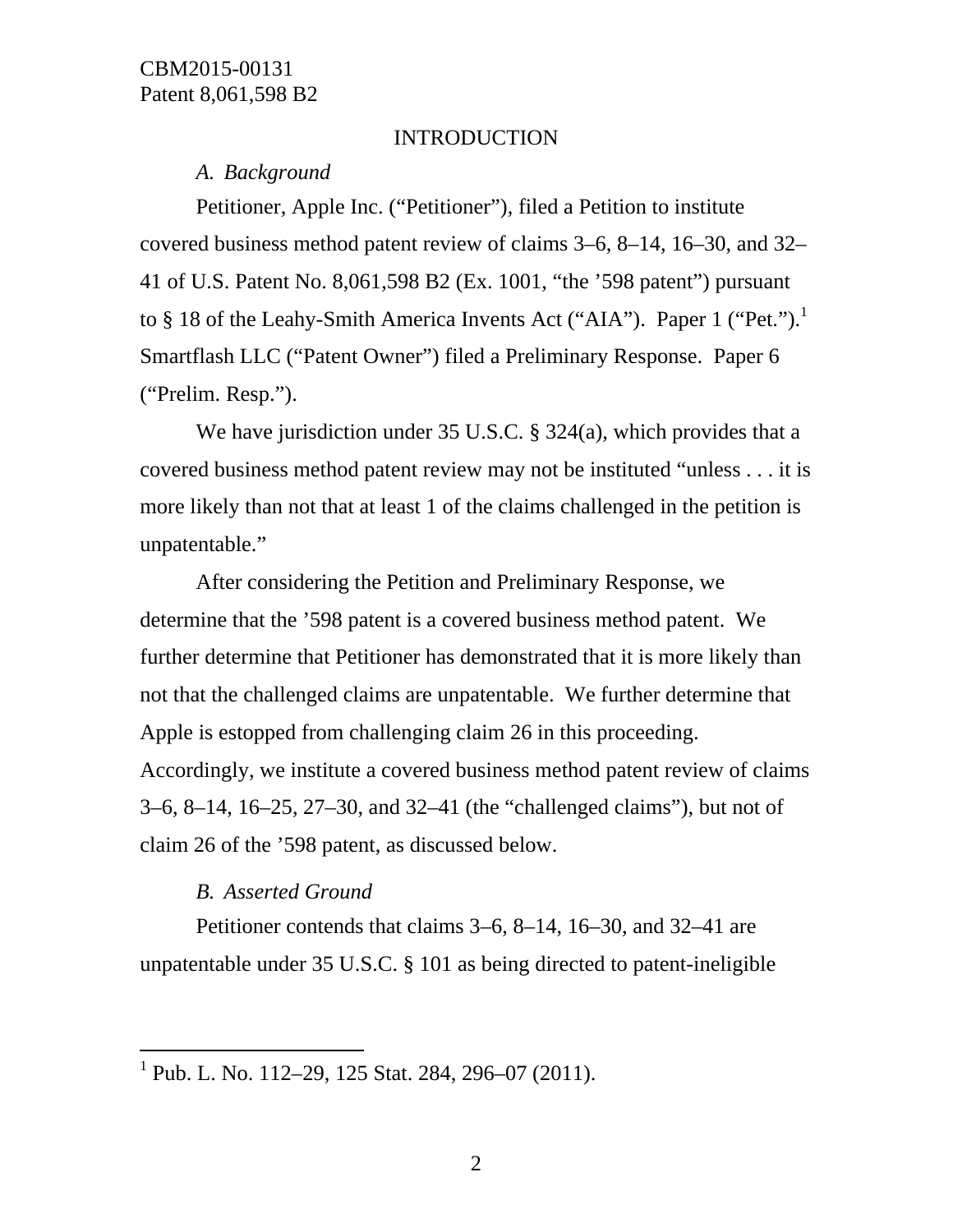subject matter. Pet. 1. Petitioner provides a declaration from John P.J. Kelly, Ph.D. to support its challenges. Ex. 1019 ("the Kelly Declaration").

### *C. Related Matters*

The parties indicate that the '598 patent is the subject of the following district court cases: *Smartflash LLC v. Apple Inc.*, Case No. 6:15-cv-145 (E.D. Tex.); *Smartflash LLC v. Google, Inc.*, Case No. 6:14-cv-435 (E.D. Tex.); *Smartflash LLC v. Apple Inc.*, Case No. 6:13-cv-447 (E.D. Tex.); *Smartflash LLC v. Samsung Electronics Co. Ltd.*, Case No. 6:13-cv-448 (E.D. Tex.); and *Smartflash LLC v. Amazon.Com, Inc.*, Case No. 6:14-cv-992 (E.D. Tex.). Pet. 37; Paper 5, 4–5.

Petitioner previously has filed three petitions requesting covered business method patent review of the '598 patent: CBM2014-00108; CBM2014-00109 (consolidated with CBM2014-00108); and CBM2015- 00017. Pet. 37. A final written decision has issued in CBM2015-00108, determining claim 26 of the '598 patent is unpatentable pursuant to 35 U.S.C. § 103. *Apple Inc. v. Smartflash LLC*, Case CBM2014-00108, slip op. at 25 (PTAB Sept. 25, 2015) (Paper 50). Trial was instituted in CBM2015- 00017 with respect to claims 1, 2, 15, and 31 under 35 U.S.C. § 101. *Apple Inc. v. Smartflash LLC*, Case CBM2015-00017, slip op. at 20 (PTAB Apr. 10, 2015) (Paper 22).

Apple and other Petitioners have filed additional petitions requesting covered business method patent reviews of related patents. *See* Pet. 38; Paper 5, 2–4.

#### *D. The '598 Patent*

The '598 patent relates to "a portable data carrier for storing and paying for data and to computer systems for providing access to data to be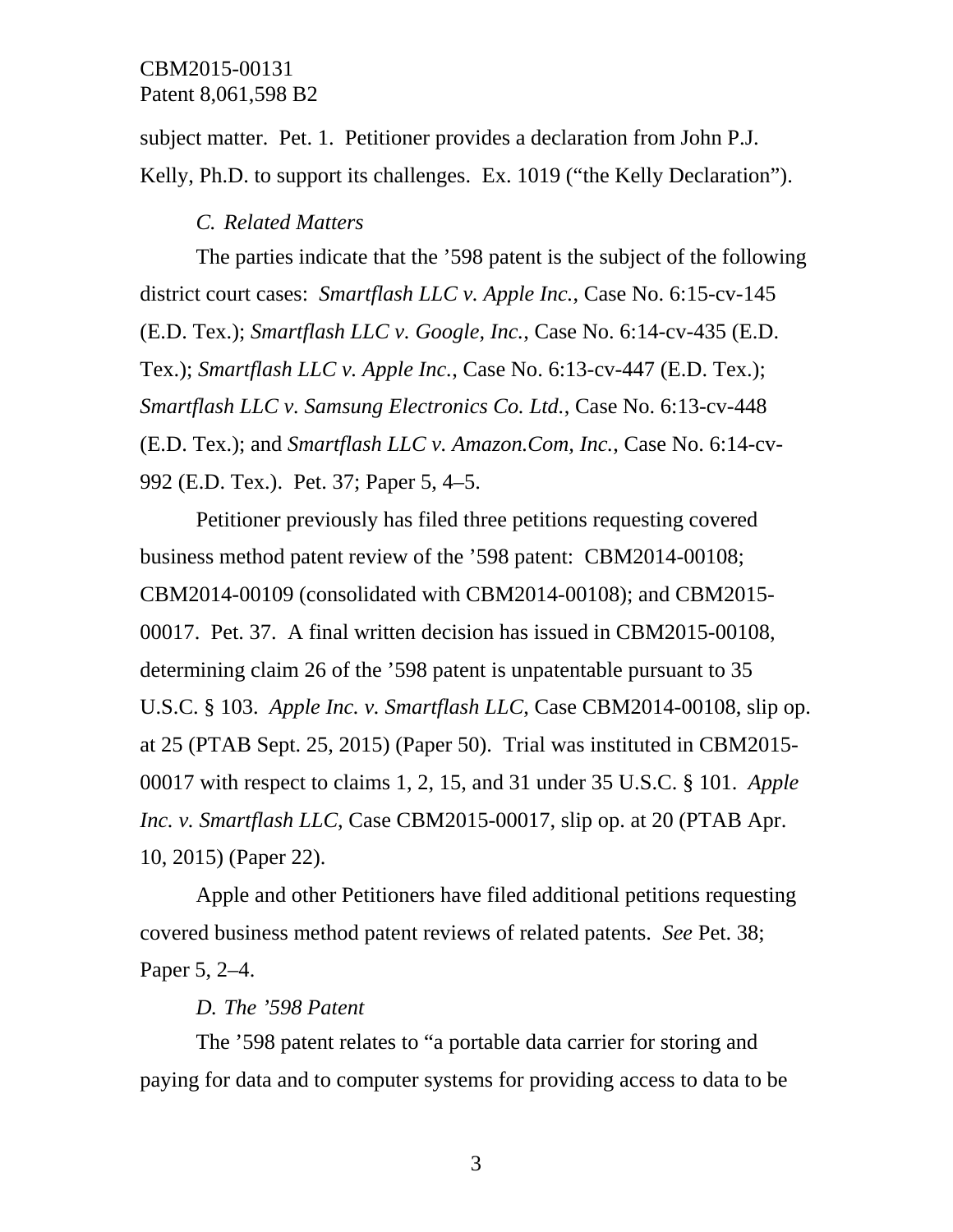stored," and the "corresponding methods and computer programs."

Ex. 1001, 1:21–25. Owners of proprietary data, especially audio recordings, have an urgent need to address the prevalence of "data pirates" who make proprietary data available over the internet without authorization. *Id*. at 1:29–55. The '598 patent describes providing portable data storage together with a means for conditioning access to that data upon validated payment. *Id.* at 1:59–2:11. This combination allows data owners to make their data available over the internet without fear of data pirates. *Id*. at 2:11–15.

As described, the portable data storage device is connected to a terminal for internet access. *Id*. at 1:59–67. The terminal reads payment information, validates that information, and downloads data into the portable storage device from a data supplier. *Id*. The data on the portable storage device can be retrieved and output from a mobile device. *Id*. at 2:1–5. The '598 patent makes clear that the actual implementation of these components is not critical and the alleged invention may be implemented in many ways. *See*, *e.g.*, *id*. at 25:49–52 ("The skilled person will understand that many variants to the system are possible and the invention is not limited to the described embodiments.").

#### *E. Illustrative Claim*

Petitioner challenges claims 3–6, 8–14, 16–30, and 32–41 of the '598 patent. Claims 18, 21, 26, 27, 29, 35, 39, 40, and 41 are independent. Claims 3–6, 8–14, 16, and 17 depend directly or indirectly from claim 1. Claims 19 and 20 depend from claim 18. Claims 22–25 depend directly or indirectly from claim 21. Claim 28 depends from claim 27. Claim 30 depends from claim 29. Claims 32–34 depend directly or indirectly from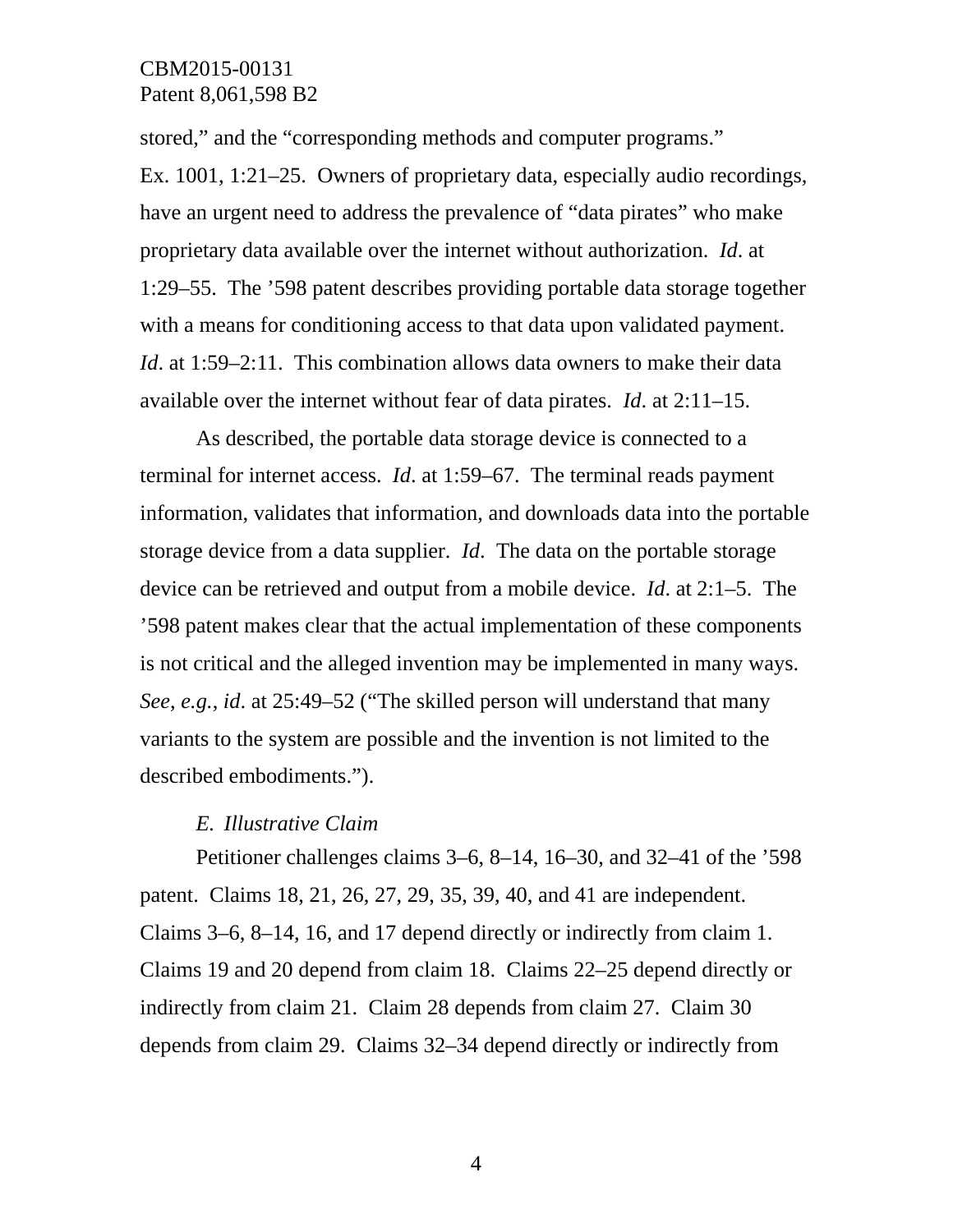claim 31. Claims 36–38 depend from claim 35. Claim 8 is illustrative of the claimed subject matter and is reproduced below:

1. A portable data carrier comprising:

an interface for reading and writing data from and to the portable data carrier;

content data memory, coupled to the interface, for storing one or more content data items on the carrier;

use rule memory to store one or more use rules for said one or more content data items;

a program store storing code implementable by a processor; and

a processor coupled to the content data memory, the use rule memory, the interface and to the program store for implementing code in the program store,

wherein the code comprises code for storing at least one content data item in the content data memory and at least one use rule in the use rule memory.

Ex. 1001, 25:54–67.

7. A portable data carrier as claimed in claim 1, further comprising payment data memory to store payment data and code to provide the payment data to a payment validation system.

Ex. 1001, 26:25–28.

8. A portable data carrier as claimed in claim 7, wherein code to provide payment to the payment validation system comprises code to provide the identification data identifying the user of the portable data carrier to the payment validation system.

Ex. 1001, 26:29–33.

# ANALYSIS

# *A. Estoppel*

35 U.S.C. § 325(e)(1) mandates that

[t]he petitioner in a post-grant review of a claim in a patent under this chapter that results in a final written decision under section 328(a) or the real party in interest or privy of the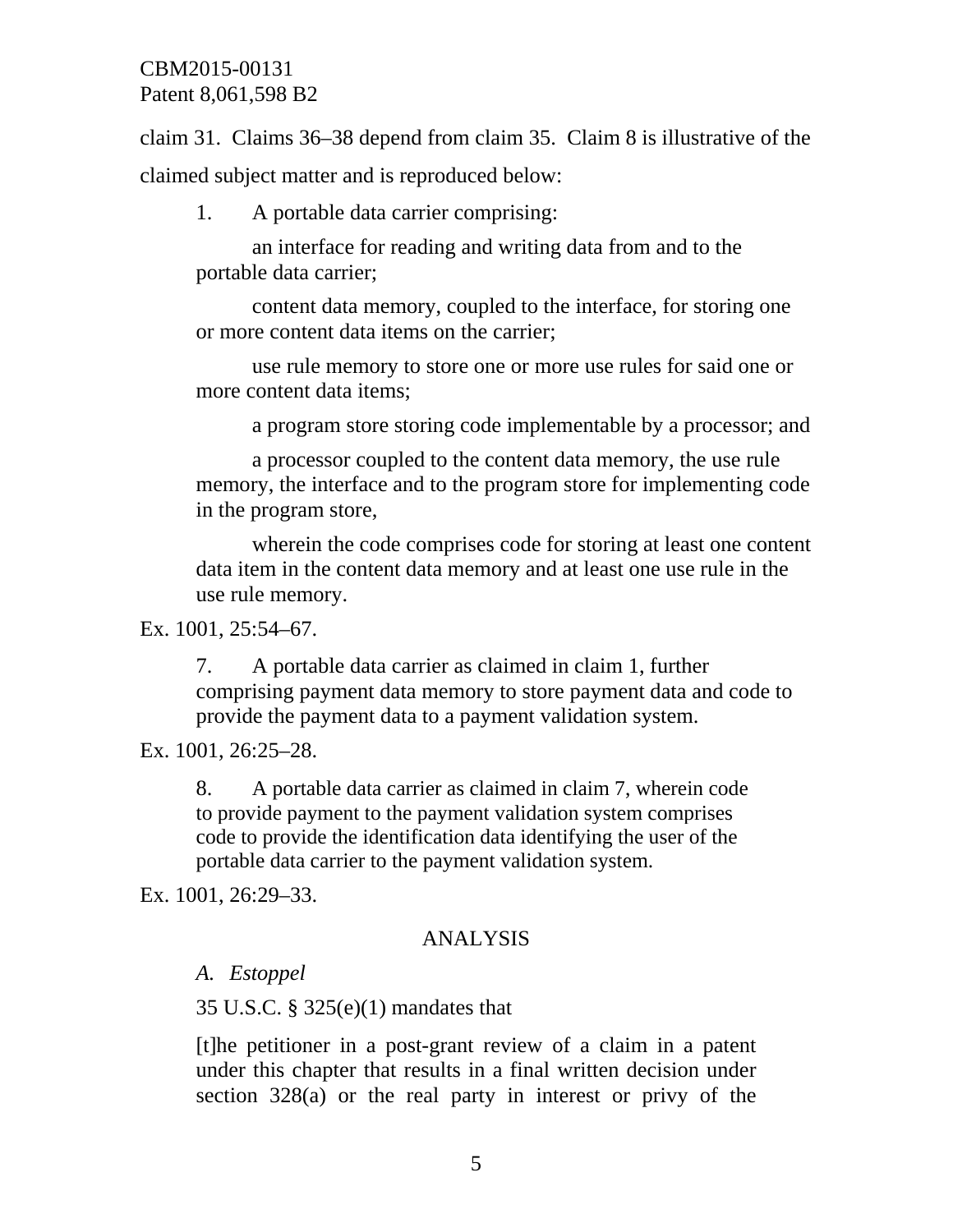petitioner, may not request or maintain a proceeding before the Office with respect to that claim on any ground that the petitioner raised or reasonably could have raised during that post-grant review.

As noted above, we issued a final written decision in CBM2014- 00108, determining that claim 26 of the '598 patent is unpatentable pursuant to 35 U.S.C. § 103. *Apple Inc. v. Smartflash LLC*, Case CBM2014-00108, Slip Op. at 25 (PTAB Sept. 25, 2015) (Paper 50). Apple was the petitioner in CBM2014-00108, which resulted in a final written decision with respect to claim 26. Thus, pursuant to  $\S$  325(e)(1), Apple cannot "request or maintain" a proceeding before the Office with respect to [this claim] "on any ground" that Apple "raised or reasonably could have raised" during CBM2014-00108.

Apple is estopped from maintaining a proceeding with respect to claim 26 based on § 101. Section 325(e)(1) estops Apple from filing or maintaining a proceeding before the Office with respect to the claim at issue on "*any ground* that [Apple] raised or reasonably could have raised." (Emphasis added). The Supreme Court issued its decision in *Alice Corp. Pty. Ltd. v. CLS Bank Int'l*, 134 S. Ct. 2347 (2014) after Apple filed its petition in CBM2014-00108. Section 325(e)(1), however, does not make exceptions for intervening case law that clarifies jurisprudence. Here, Apple "reasonably could have raised" a challenge to claim 26 of the '598 patent based on § 101 in its CBM2014-00108/CBM2014-00109 petitions. Thus, § 325(e)(1) is applicable to this claim.

Because Apple is estopped from maintaining a proceeding with respect to claim 26 based on any ground it "reasonably could have raised" in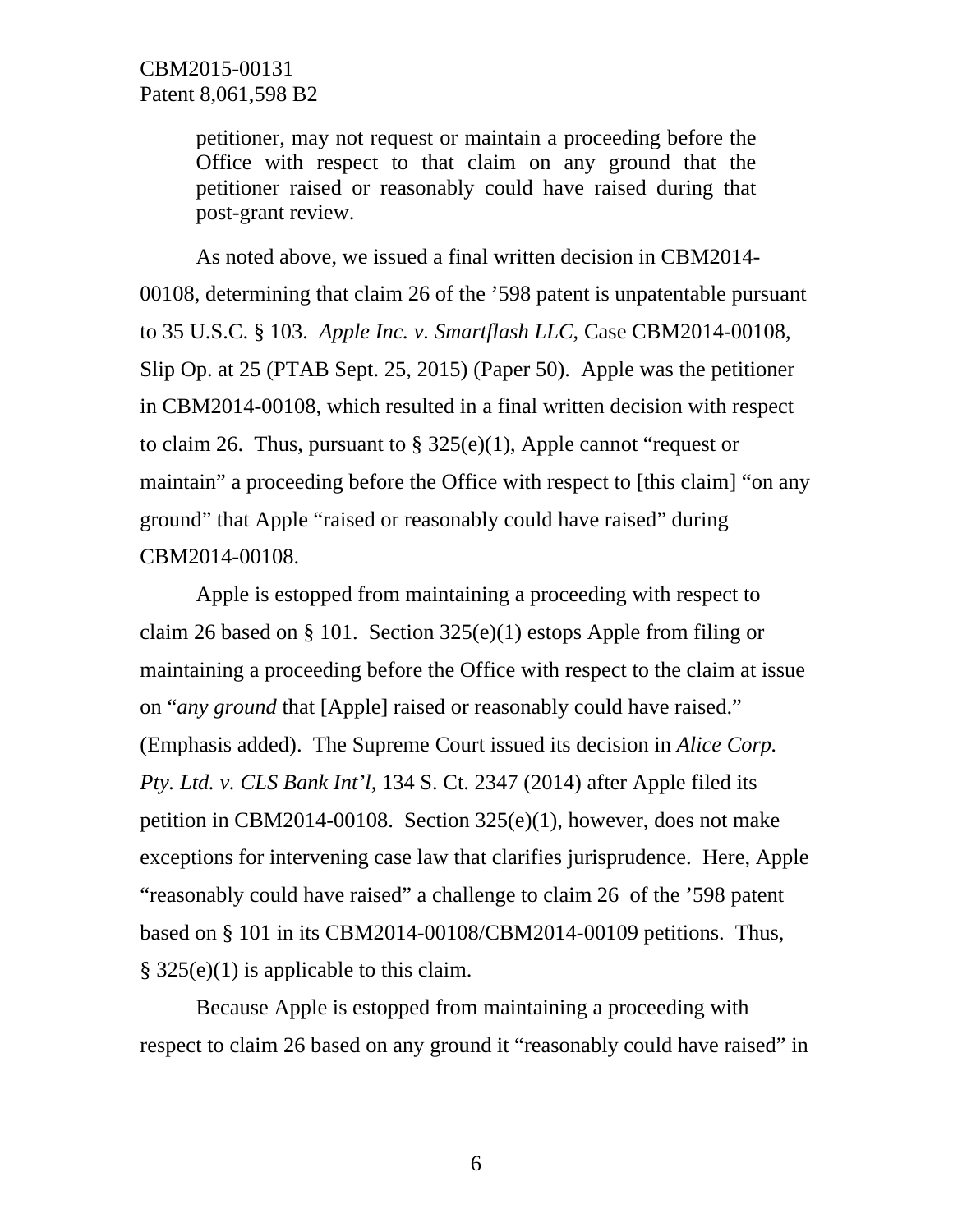its earlier petitions, we deny a covered business method patent review of claim 26 pursuant to § 101 in the present proceeding.

#### *B. Claim Construction*

In a covered business method patent review, claim terms are given their broadest reasonable interpretation in light of the specification in which they appear and the understanding of others skilled in the relevant art. *See*  37 C.F.R. § 42.300(b). Applying that standard, we interpret the claim terms of the '598 patent according to their ordinary and customary meaning in the context of the patent's written description. *See In re Translogic Tech., Inc.*, 504 F.3d 1249, 1257 (Fed. Cir. 2007). For purposes of this Decision, we determine that "payment data" is the only term requiring an express construction in order to conduct properly our analysis.

Apple asserts that "[f]or review purposes, [payment data] should be construed to mean 'data representing payment made for requested content data' and is distinct from 'access control data.'" Pet. 41.

The plain and ordinary meaning of the two words that make up the term—"payment" and "data"—do not incorporate any notion of time and nothing about their combination changes that determination. As used in the '598 patent, "payment data" encompasses data relating to *future, current, and past* payments. For example, the '598 patent states that "payment data for making a payment to the system owner is received from the smart Flash card by the content access terminal and forwarded to an e-payment system." 1001, 20:59–62. This language indicates that payment data exists *prior to* the payment being made for the requested content. The '598 patent also explains that "payment data received may either be data relating to an actual payment made to the data supplier, or it may be a record of a payment made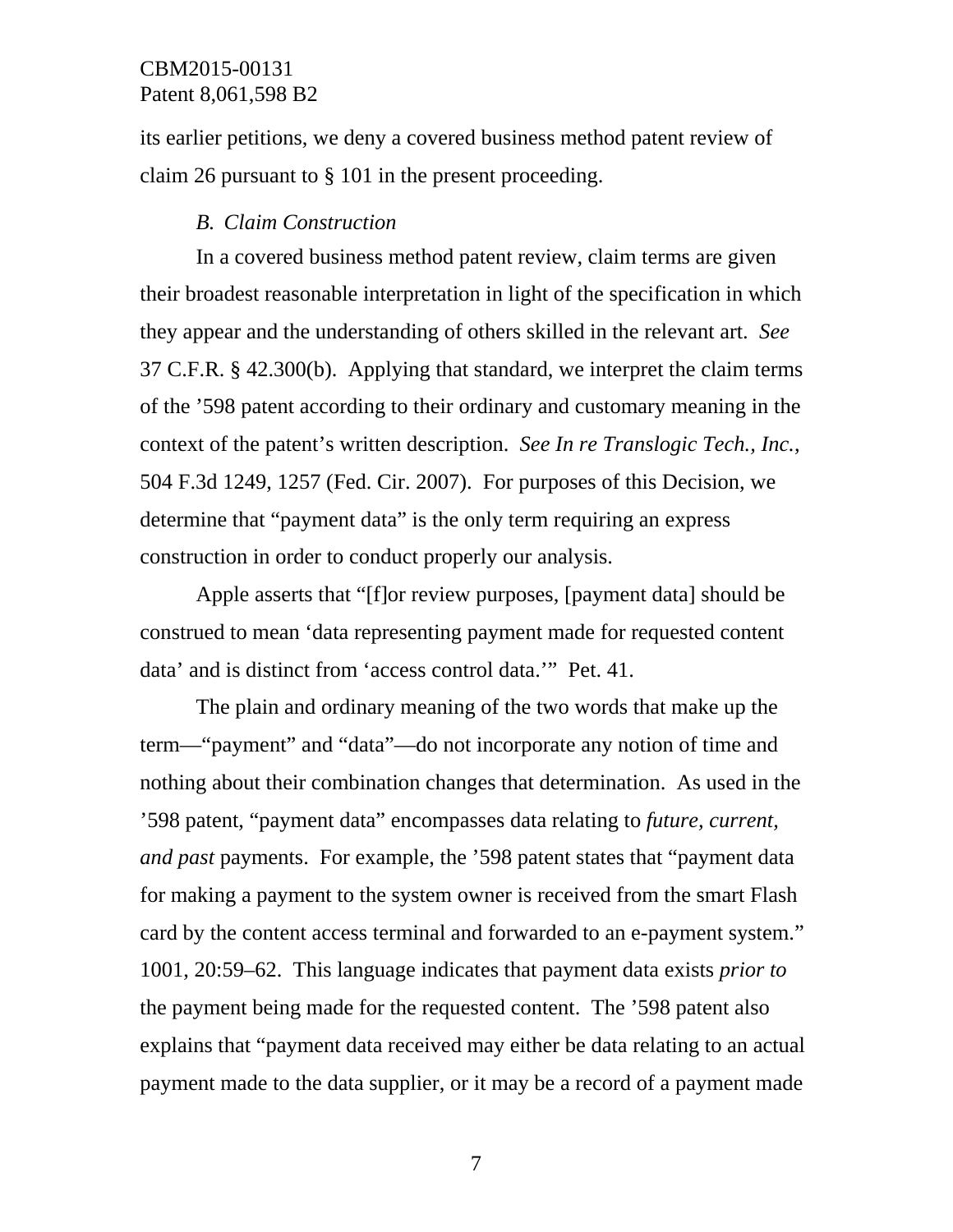to an e-payment system." *Id.* at 6:60–63. This indicates that "payment data," includes data for payments that have *already been made.*

Moreover, the plain and ordinary meaning of data does not implicate changes in character based on when it is used in a transaction. For example, a credit card number may qualify as "data relating to payment" before the number is processed, while the number is being processed, and after the number is processed. See Ex. 1014, 232:14–24 (providing credit or debit card information to a retail terminal). Thus, without an express description to the contrary, we presume that "payment data" retains the same meaning before, during, and after the payment operation. Neither party points to any such contrary description. In fact, the '598 patent describes "payment data" in several instances as data relating to payment for the requested data item. Ex. 1001, 10:8–9, 10:28–30, 10:48–49.

For purposes of this decision, we determine that the broadest reasonable interpretation of "payment data" as used in the '598 patent is "data relating to payment for the requested data item."

## *C. Covered Business Method Patent*

Section 18 of the AIA provides for the creation of a transitional program for reviewing covered business method patents. A "covered business method patent" is a patent that "claims a method or corresponding apparatus for performing data processing or other operations used in the practice, administration, or management of a financial product or service, except that the term does not include patents for technological inventions." AIA § 18(d)(1); *see* 37 C.F.R. § 42.301(a). A patent need have only one claim directed to a covered business method to be eligible for review. *See* Transitional Program for Covered Business Method Patents—Definitions of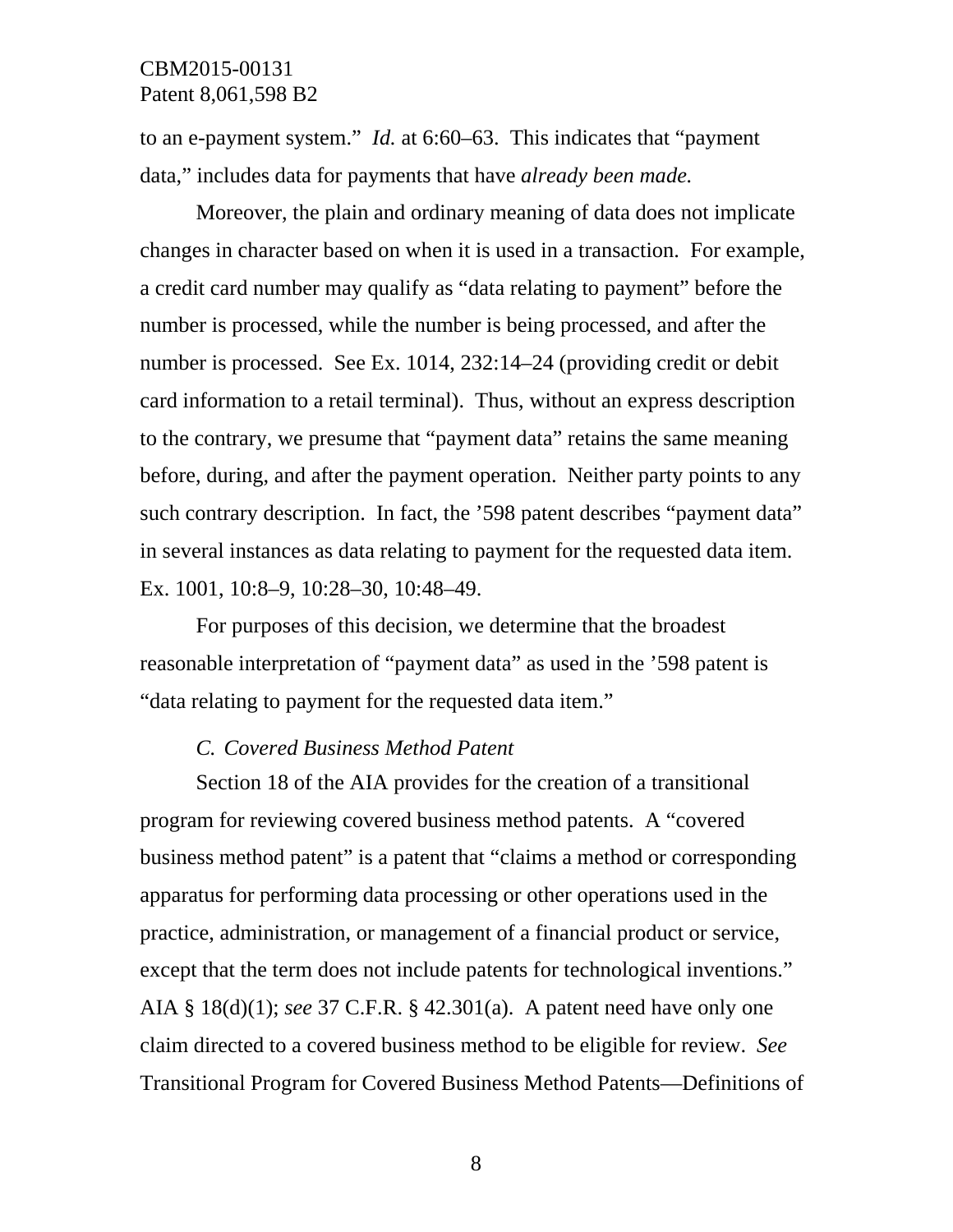Covered Business Method Patent and Technological Invention; Final Rule, 77 Fed. Reg. 48,734, 48,736 (Aug. 14, 2012) ("CBM Rules") (Comment 8).

We previously have determined that the '598 patent is a "covered business method patent." *See*, *e.g.*, CBM2014-00108, Paper 8, 7–12 (determining that the '598 patent is eligible for covered business method patent reviewed based on claim 7). In this case, Apple asserts that claim 8 qualifies the '598 patent for covered business method patent review. Pet. 23.

#### *1. Financial Product or Service*

Petitioner asserts that claim 8 "clearly concerns a system (corresponding to the methods discussed and claimed elsewhere) for performing data processing and other operations used in the practice, administration, or management of a financial activity and service." Pet. 27. Based on this record, we agree with Petitioner that the subject matter recited by claim 8 is directed to activities that are financial in nature, namely data access conditioned on payment validation. Claim 8 (through its dependence from claim 7) requires "code to provide payment data to a payment validation system" and further comprises "code to provide the identification data identifying the user of the portable data carrier to the payment validation system." The transfer of data relating to payment and providing data in response to data relating to payment are financial activities, and providing for such transfers amounts to a financial service. This is consistent with the Specification of the '598 patent, which confirms claim 8's connection to financial activities by stating that the invention "relates to a portable data carrier for storing and paying for data." Ex. 1001, 1:21–23.

Patent Owner disagrees that claim 8 satisfies the financial in nature requirement of AIA  $\S$  18(d)(1), arguing that that section should be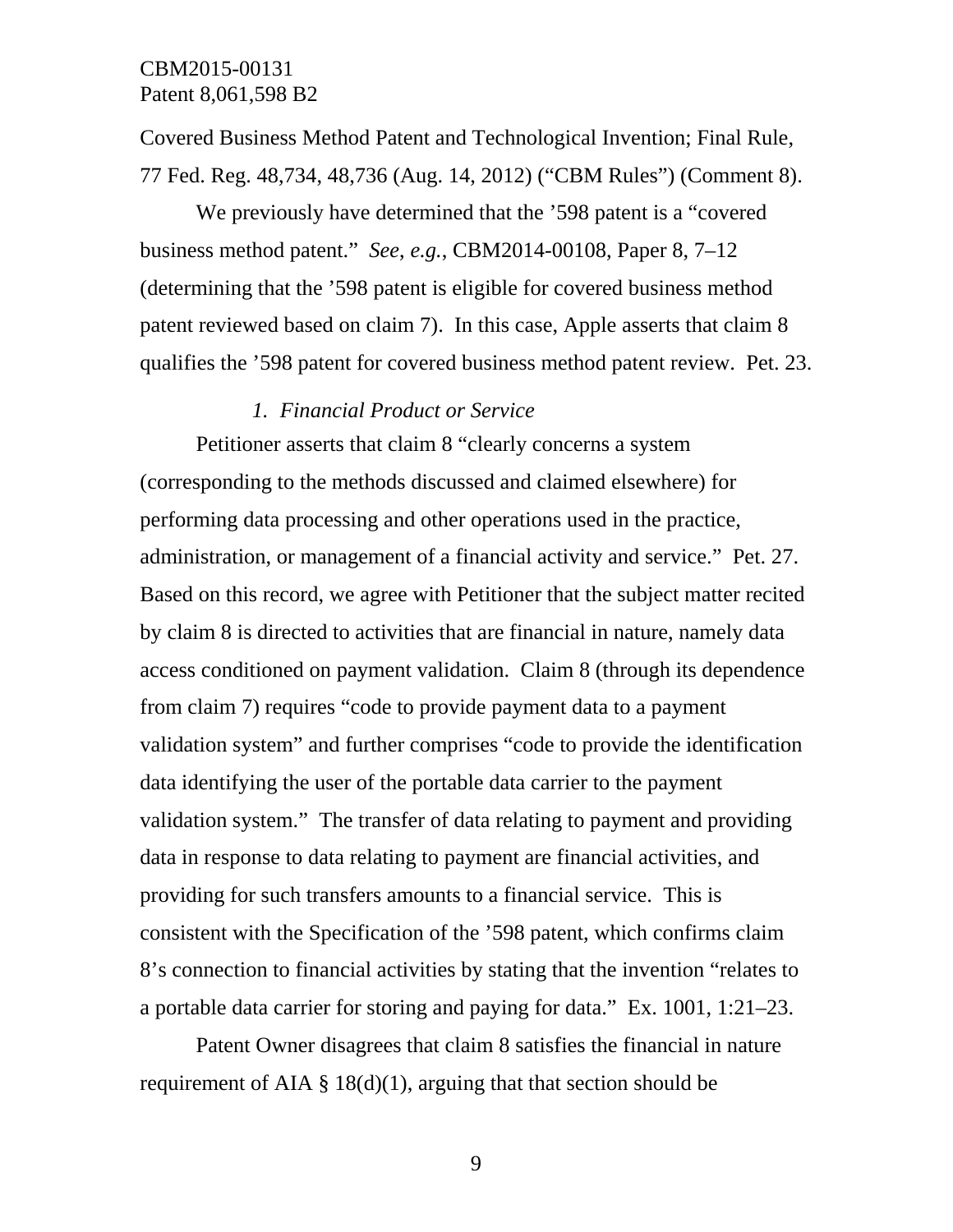interpreted narrowly to cover only technology used specifically in the financial or banking industry. Prelim. Resp. 35–40. Patent Owner cites to various portions of the legislative history as support for its proposed interpretation. *Id.* 

The Federal Circuit has expressly determined, however, that "the definition of 'covered business method patent' is not limited to products and services of only the financial industry, or to patents owned by or directly affecting the activities of financial institutions, such as banks and brokerage houses." *Versata Dev. Grp., Inc. v. SAP America, Inc.,* 793 F.3d 1306, 1325 (Fed. Cir. 2015). Rather, "it covers a wide range of finance-related activities." *Id*. Further, contrary to Patent Owner's view of the legislative history, the legislative history overall indicates that the phrase "financial product or service" is *not* limited to the products or services of the "financial services industry" and is to be interpreted broadly. CBM Rules, 77 Fed. Reg. at 48,735–36. For example, the "legislative history explains that the definition of covered business method patent was drafted to encompass patents 'claiming activities that are financial in nature, incidental to a financial activity or complementary to a financial activity.'" *Id*. (citing 157 Cong. Rec. S5432 (daily ed. Sept. 8, 2011) (statement of Sen. Schumer)).

In addition, Patent Owner asserts that claim 8 is not directed to an apparatus or method that is financial in nature because claim 8 "omits the specifics of how payment is made." Prelim. Resp. 39. We are not persuaded by this argument because  $\S 18(d)(1)$  of the AIA does not include such a requirement, nor does Patent Owner point to any other authority that makes such a requirement. *Id.* We determine that because claim 8 recites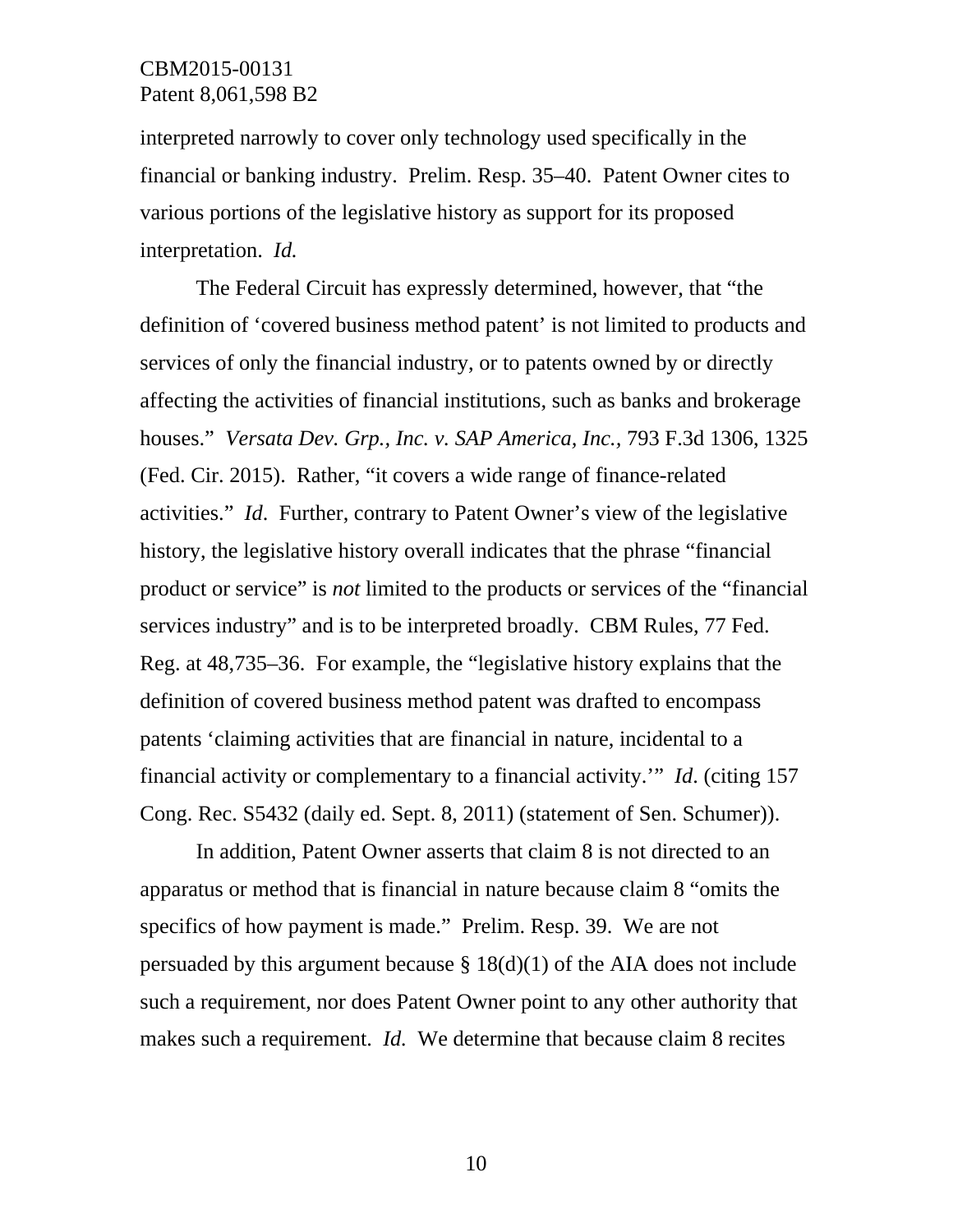"payment," as Patent Owner acknowledges (*id.*), the financial in nature requirement of  $\S$  18(d)(1) is satisfied.

For the reasons stated above, and based on the particular facts of this proceeding, we conclude that the '598 patent includes at least one claim that meets the financial in nature requirement of  $\S 18(d)(1)$  of the AIA.

#### *2. Exclusion for Technological Inventions*

Petitioner asserts that claim 8 does not fall within  $\S 18(d)(1)$ 's exclusion for "technological inventions." Pet. 30–36. In particular, Petitioner argues that claim 8 "does not claim 'subject matter as a whole [that] recites a technological feature that is novel and unobvious over the prior art[] and solves a technical problem using a technical solution.'" Pet. 27 (quoting 37 C.F.R. § 42.301(b)).

We are persuaded that claim 8 as a whole does not recite a technological feature that is novel and unobvious over the prior art. The '598 patent makes clear that the asserted novelty of the invention is not in any specific improvement of software or hardware, but in the method of controlling access to data. For example, the '598 patent states that "there is an urgent need to find a way to address the problem of data piracy" (Ex. 1001, 1:52–55), while acknowledging that the "physical embodiment of the system is not critical and a skilled person will understand that the terminals, data processing systems and the like can all take a variety of forms" (*id.* at 12:29–32). For example, the '598 patent provides the example of a "smart Flash card" for a data carrier, referring to "the ISO (International Standards Organization) series of standards, including ISO 7810, ISO 7811, ISO 7812, ISO 7813, ISO 7816, ISO 9992 and ISO 10102" (*id.* at 17:6–8, 11–15) for further details on smart cards. Thus, we determine that claim 8 recites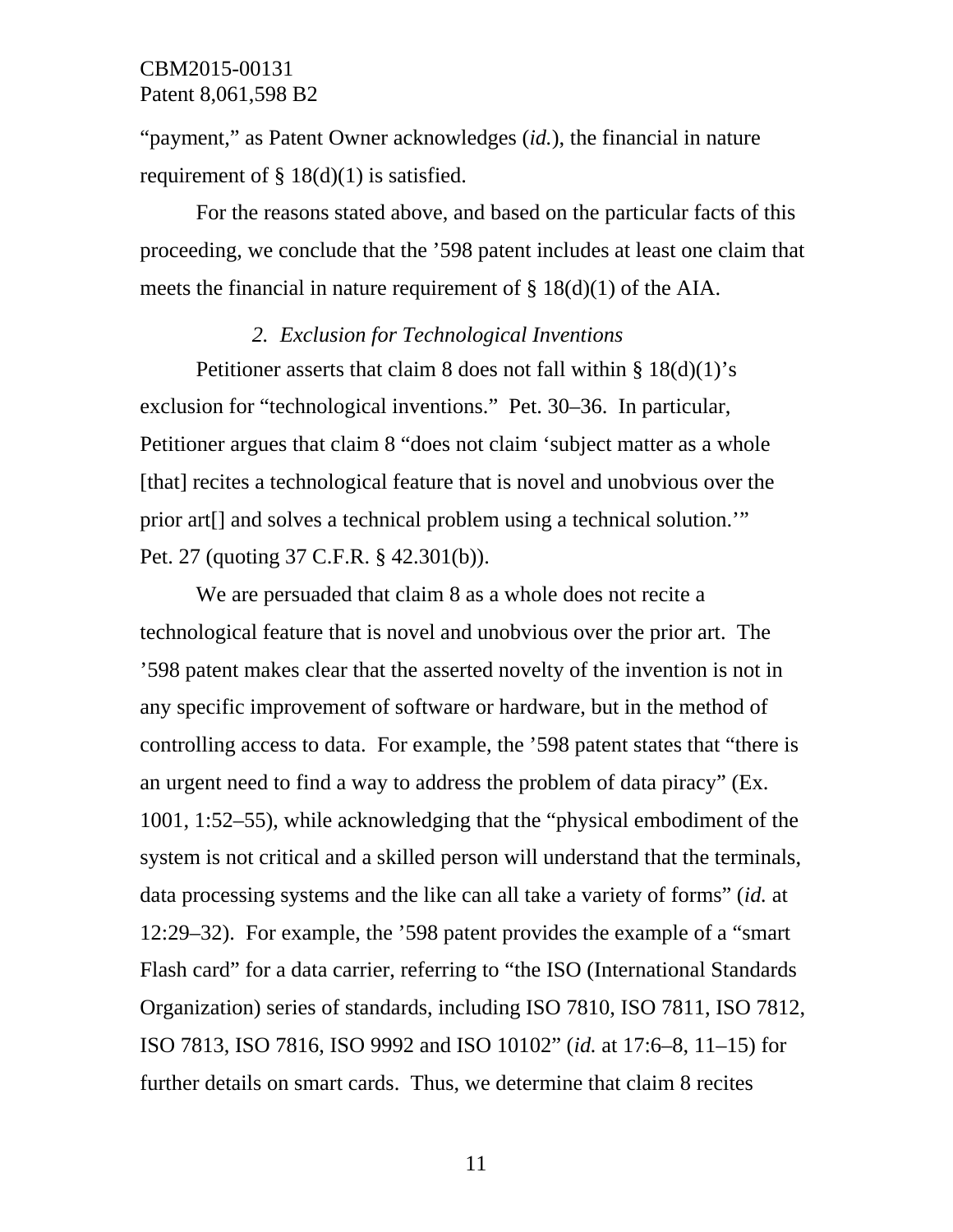merely known technological features, which indicates that it is not a patent for a technological invention. *See* Office Patent Trial Practice Guide, 77 Fed. Reg. 48,756, 48,764 (Aug. 14, 2012).

Patent Owner also argues that claim 8 falls within § 18(d)(1)'s exclusion for "technological inventions" because it is directed towards solving the technological problem of "storing at least one content data item in the content data memory and at least one use rule in the use rule memory" with the technological solution of "'code for storing at least one content data item in the content data memory and at least one use rule in the use rule memory.'" Prelim. Resp. 40–41 (quoting claim 8). We are not persuaded by this argument because, as Petitioner argues, the problem being solved by claim 8 is a business problem—data piracy. Pet. 34. For example, the Specification states that "[b]inding the data access and payment together allows the legitimate owners of the data to make the data available themselves over the internet without fear of loss of revenue, thus undermining the position of data pirates." Ex. 1001, 2:11–15. Therefore, based on the particular facts of this proceeding, we conclude that claim 8 does not recite a technological invention.

### *3. Conclusion*

In view of the foregoing, we conclude that the '598 patent is a covered business method patent under AIA  $\S$  18(d)(1) and is eligible for review under the transitional covered business method patent program.

#### *D. Section 101 Patent-Eligible Subject Matter*

Petitioner challenges claims 3–6, 8–14, 16–25, 27–30, and 32–41 as directed to patent-ineligible subject matter under 35 U.S.C. § 101. Pet. 43– 79. Petitioner asserts that the challenged claims are directed to an abstract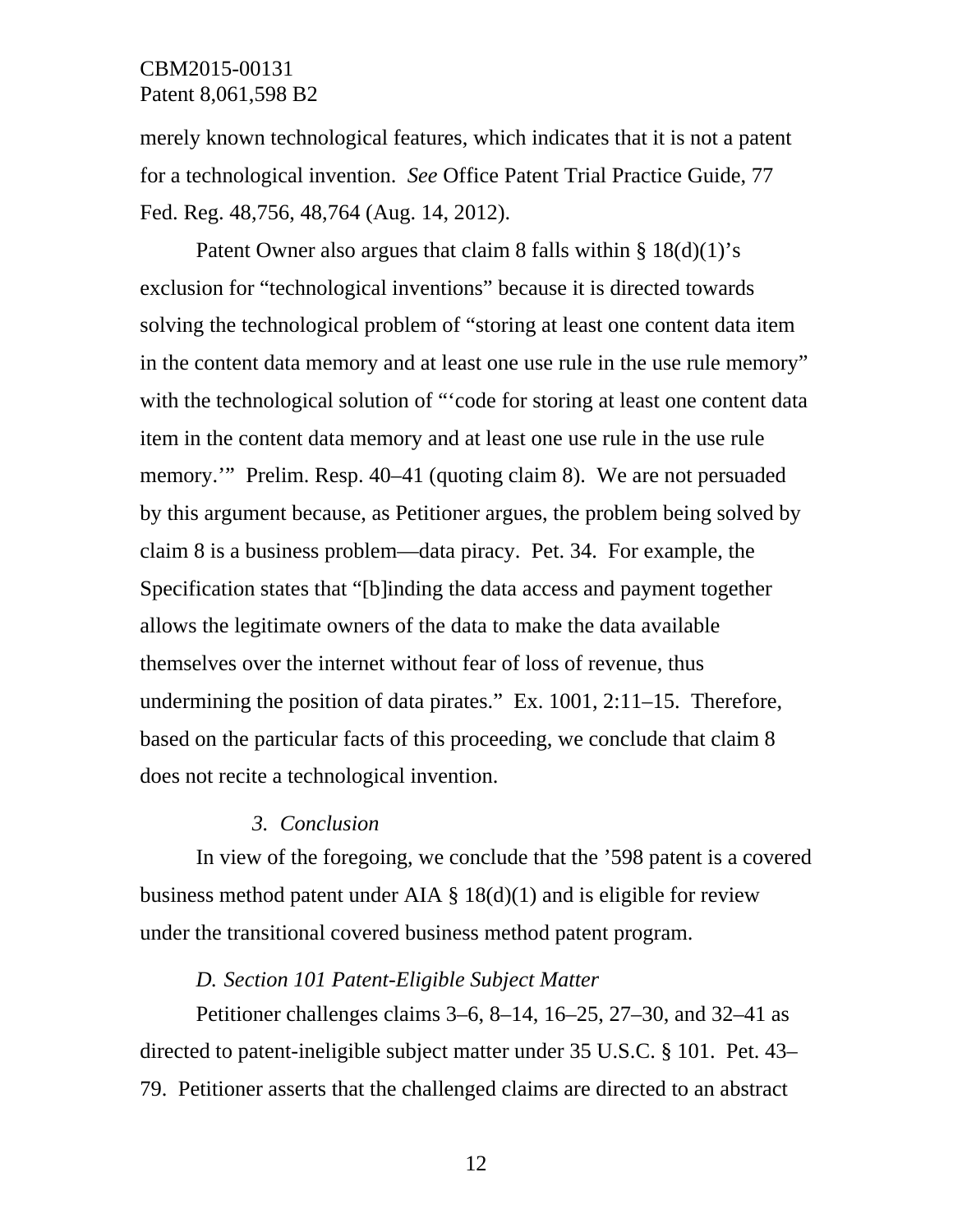idea without additional elements that transform it into a patent-eligible application of that idea (*id.* at 45–75), triggers preemption concerns (*id.* at 76–78), and fails the machine-or-transformation test (*id.* at 78–79).

Patent Owner disagrees, arguing that the limitations of each of the challenged claims, taken as a combination, "recite specific ways of using distinct memories, data types, and use rules that amount[s] to significantly more than the underlying abstract idea" (Prelim. Resp. 14 (quoting Ex. 2049, 19)), and that the claims do not result in inappropriate preemption (*id.* at 15–26). Patent Owner also asserts that (1) section 101 is not a ground that may be raised in a covered business method patent review (*id.* at 30– 32); (2) the Office is estopped from revisiting the issue of § 101, which was inherently reviewed during examination (*id.* at 32–33); and (3) invalidating patent claims via covered business method patent review is unconstitutional (*id.* at 33–34).

#### *1. Abstract Idea*

Under 35 U.S.C. § 101, we must first identify whether an invention fits within one of the four statutorily provided categories of patenteligibility: "processes, machines, manufactures, and compositions of matter." *Ultramercial, Inc. v. Hulu, LLC*, 772 F.3d 709, 713–14 (Fed. Cir. 2014). Here, each of the challenged claims recites either a "machine"—i.e., a "portable data carrier" (claims 3–6, 8–14, 16–25, 27–30) or a "data access terminal" (claims 39–41)—or a "process,"—i.e., a "method" (claims 32– 38)—under § 101. Section 101, however, "contains an important implicit exception to subject matter eligibility: Laws of nature, natural phenomena, and abstract ideas are not patentable." *Alice*, 134 S.Ct. at 2354 (2014) (citing *Assoc. for Molecular Pathology v. Myriad Genetics, Inc.*, 133 S.Ct.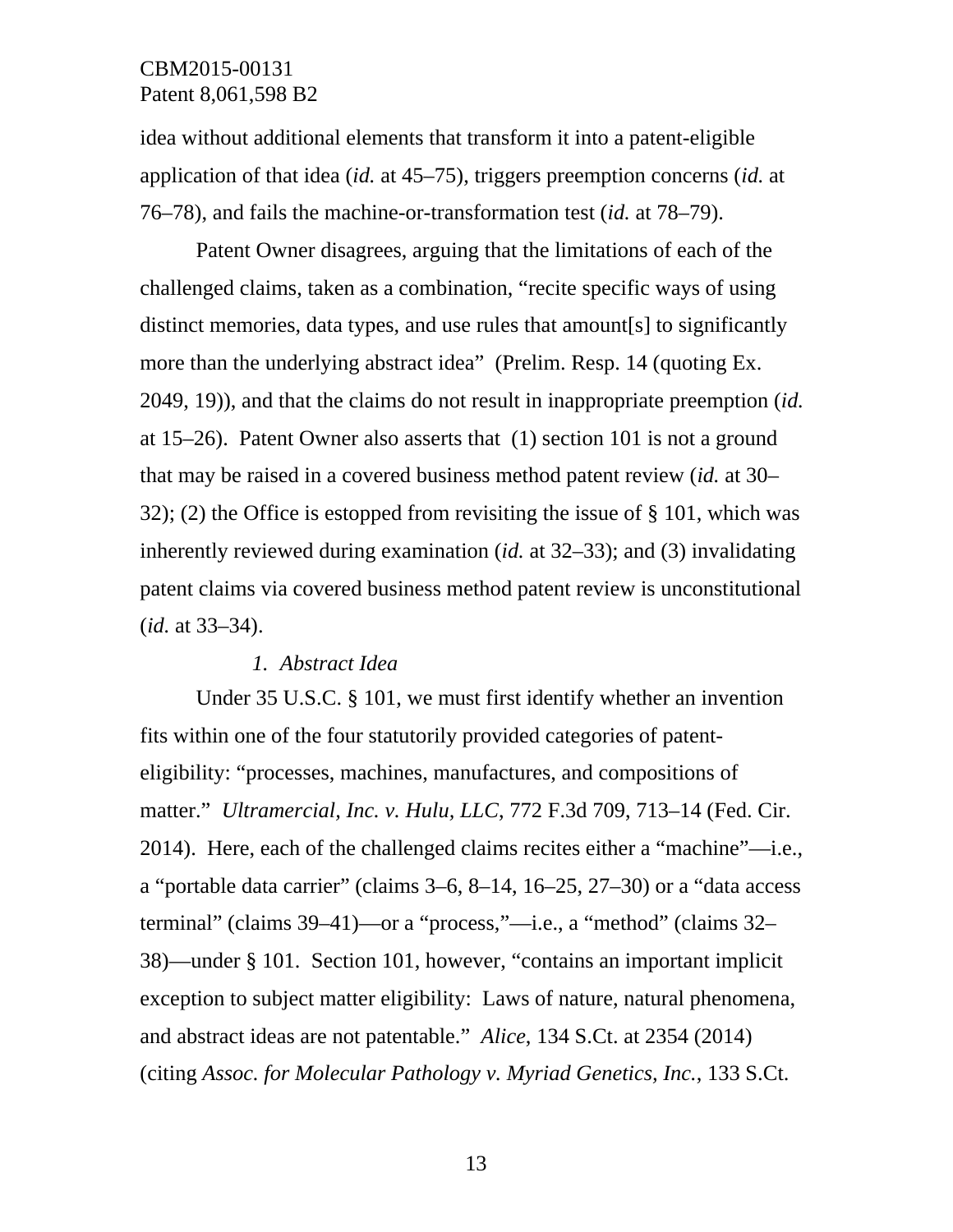2107, 2116 (2013) (internal quotation marks and brackets omitted)). In *Alice*, the Supreme Court reiterated the framework set forth previously in *Mayo Collaborative Services v. Prometheus Laboratories*, 132 S.Ct. 1289, 1293 (2012) "for distinguishing patents that claim laws of nature, natural phenomena, and abstract ideas from those that claim patent-eligible applications of these concepts." *Alice*, 134 S.Ct. at 2355. The first step in the analysis is to "determine whether the claims at issue are directed to one of those patent-ineligible concepts." *Id.*

Petitioner argues that the challenged claims are directed to the abstract idea of "payment for and/or controlling access to data." Pet. 45. Patent Owner does not dispute that the challenged claims are directed to an abstract idea. *See* Prelim. Resp. 11–26.

We are persuaded that the challenged claims are more likely than not drawn to a patent-ineligible abstract idea. As discussed above, the '598 patent discusses addressing recording industry concerns of data pirates offering unauthorized access to widely available compressed audio recordings. Ex. 1001, 1:20–55. The '598 patent proposes to solve this problem by restricting access to data on a device based upon satisfaction of use rules linked to payment data. *Id*. at 9:7–25. The '598 patent makes clear that the heart of the claimed subject matter is restricting access to stored data based on supplier-defined access rules and payment data. *Id.* at 1:59–2:15*,* Abstract. We are, thus, persuaded, on this record, that the claimed subject matter is directed to an abstract idea. *See Alice*, 134 S.Ct. at 2356 (holding that the concept of intermediated settlement at issue in *Alice* was an abstract idea); *Accenture Global Servs., GmbH v. Guidewire Software, Inc.*, 728 F.3d 1336, 1344 (Fed. Cir. 2013) (holding the abstract idea at the heart of a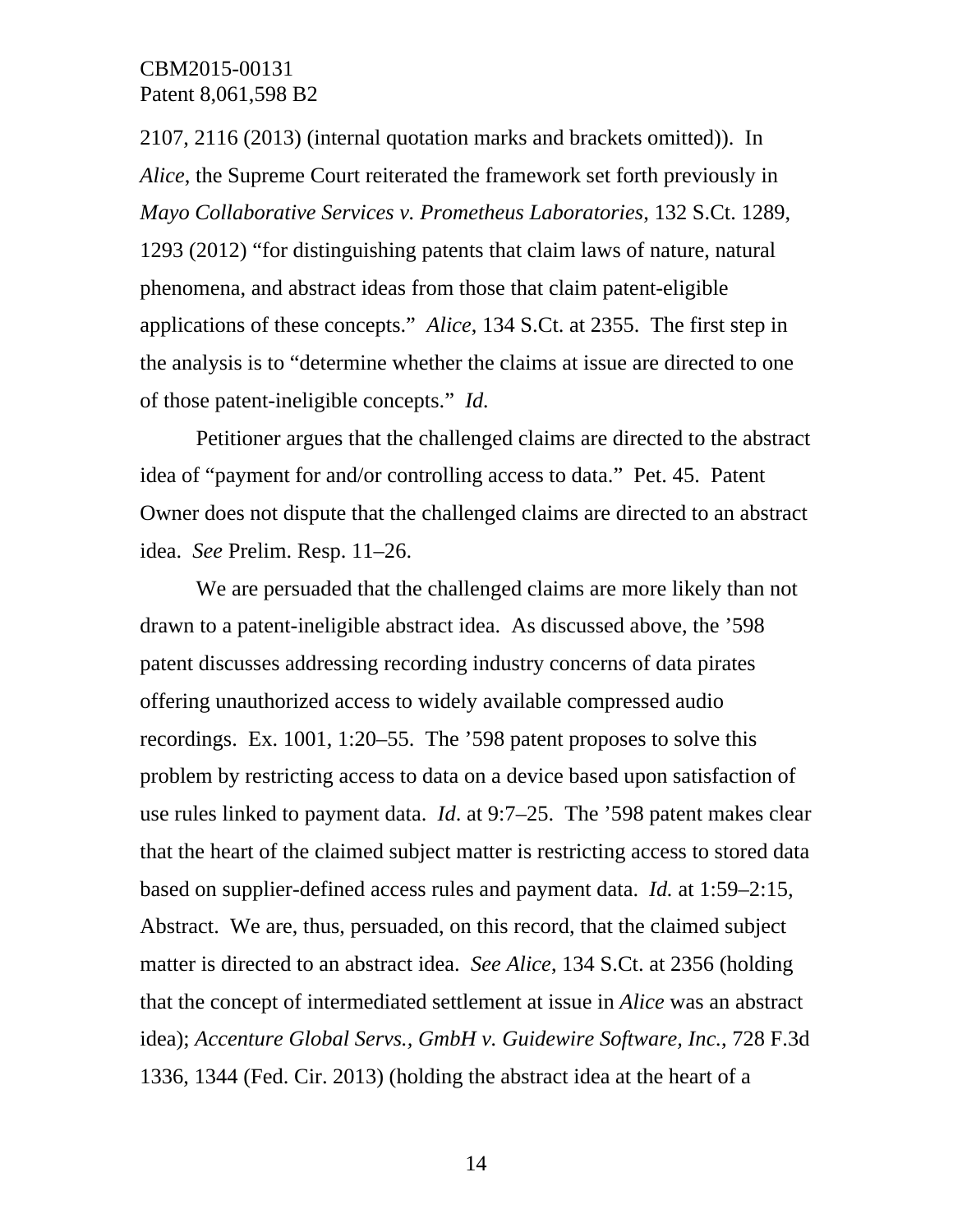system claim to be "generating tasks [based on] rules . . . to be completed upon the occurrence of an event").

#### *2. Inventive Concept*

Turning to the second step of the analysis, we look for additional elements that can "transform the nature of the claim" into a patent-eligible application of an abstract idea. *Mayo*, 132 S.Ct. at 1297. On this record, we are not persuaded that the challenged claims of the '598 patent add an inventive concept sufficient to ensure that the patent in practice amounts to significantly more than a patent on the abstract idea itself. *Alice*, 134 S.Ct. at 2355; *see also Accenture Global Servs.*, 728 F.3d at 1345 (holding claims directed to the abstract idea of "generating tasks [based on] rules . . . to be completed upon the occurrence of an event" to be unpatentable even when applied in a computer environment and within the insurance industry).

Patent Owner argues that the challenged claims are patentable because they "recite specific ways of using distinct memories, data types, and use rules that amount[s] to significantly more than the underlying abstract idea." Prelim. Resp. 14 (quoting Ex. 2049, 19). Patent Owner, however, does not elaborate as to how these claim limitations amount to significantly more than the underlying abstract idea.

The Specification, as discussed above, treats as well-known all potentially technical aspects of the claim, including "program store" and "payment validation system" limitations recited in the challenged claims. For example, the Specification states that the payment validation system "may be part of the data supplier's computer systems or it may be a separate system such as an e-payment system." Ex. 1001, 8:23–25; *see id.* at 8:63– 65. Further, with respect to the recited program store, the Specification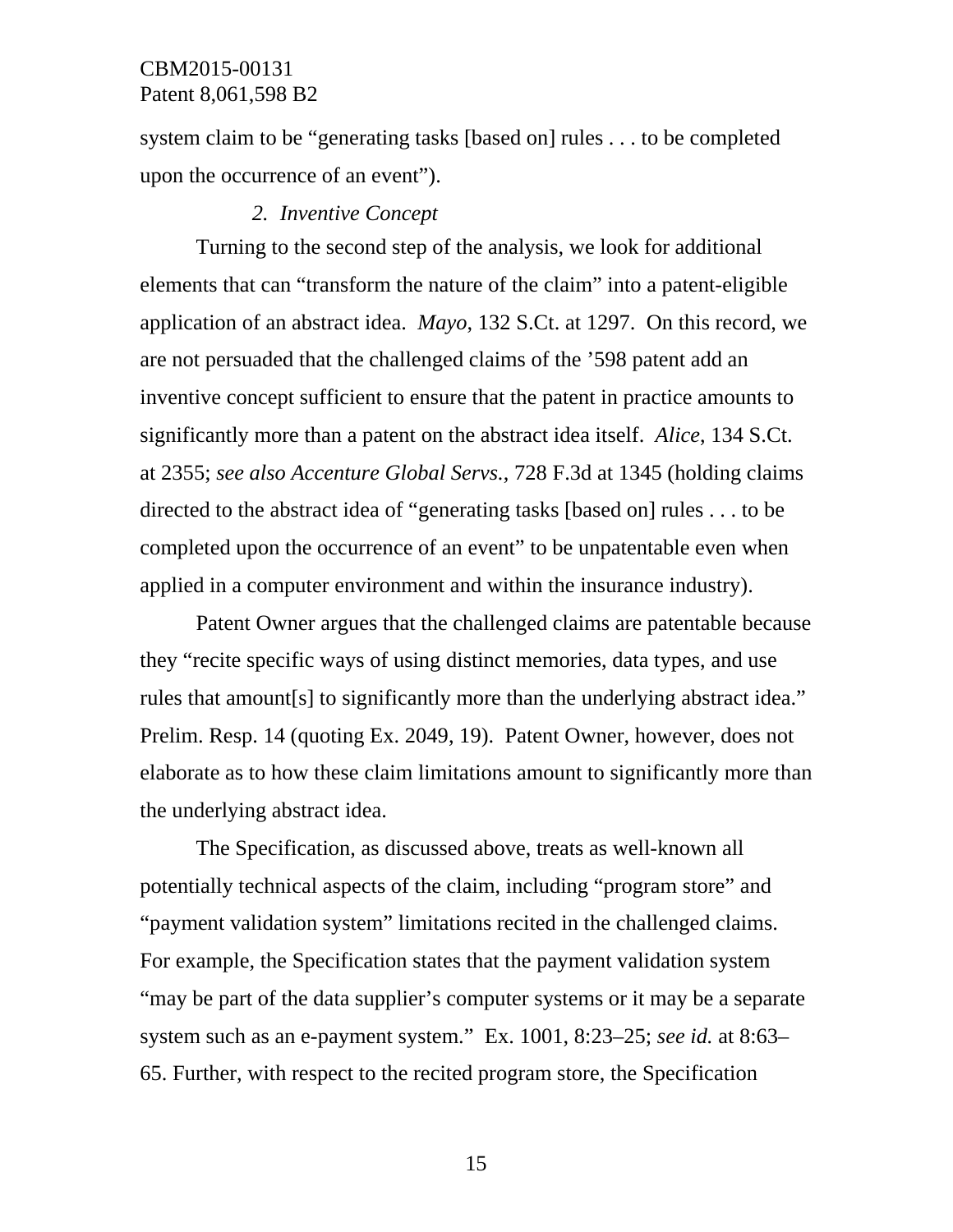discloses that "[t]he data storage means is based on a standard smart card." *Id.* at 11:28–29; *see also id.* at 14:25–29 ("[l]ikewise data stores 136, 138 and 140 may comprise a single physical data store or may be distributed over a plurality of physical devices and may even be at physically remote locations from processors 128-134 and coupled to these processors via internet 142."), Fig. 6. The use of a program store and the linkage of existing hardware devices to existing payment validation processes appear to be "'well-understood, routine, conventional activit[ies]' previously known to the industry." *Alice*, 134 S. Ct. at 2359; *Mayo*, 132 S. Ct. at 1294.

Patent Owner also asserts that the challenged claims are like those in *DDR Holdings,* which the Federal Circuit held were directed to statutory subject matter because "'the claimed solution is necessarily rooted in computer technology in order to overcome a problem specifically arising in the realm of computer networks.'" Prelim. Resp. 13 (quoting *DDR Holdings, LLC v. Hotels.Com, LP.,* 773 F.3d 1245, 1257 (Fed. Cir. 2014)). According to Patent Owner, the challenged claims are "rooted in computer technology in order to overcome a problem specifically arising in the realm of computer networks—that of digital data piracy," "'a challenge particular to the Internet.'" Prelim. Resp. 13 (quoting *DDR Holdings*, 773 F.3d at 1257).

We are not persuaded that the challenged claims are like those at issue in *DDR Holdings.* In *DDR Holdings,* the Federal Circuit found that the challenged claims were directed to patentable subject matter because they "specif[ied] how interactions with the Internet are manipulated to yield a desired result—a result that overrides the routine and conventional aspects of the technology." 773 F.3d at 1258. We are not persuaded that the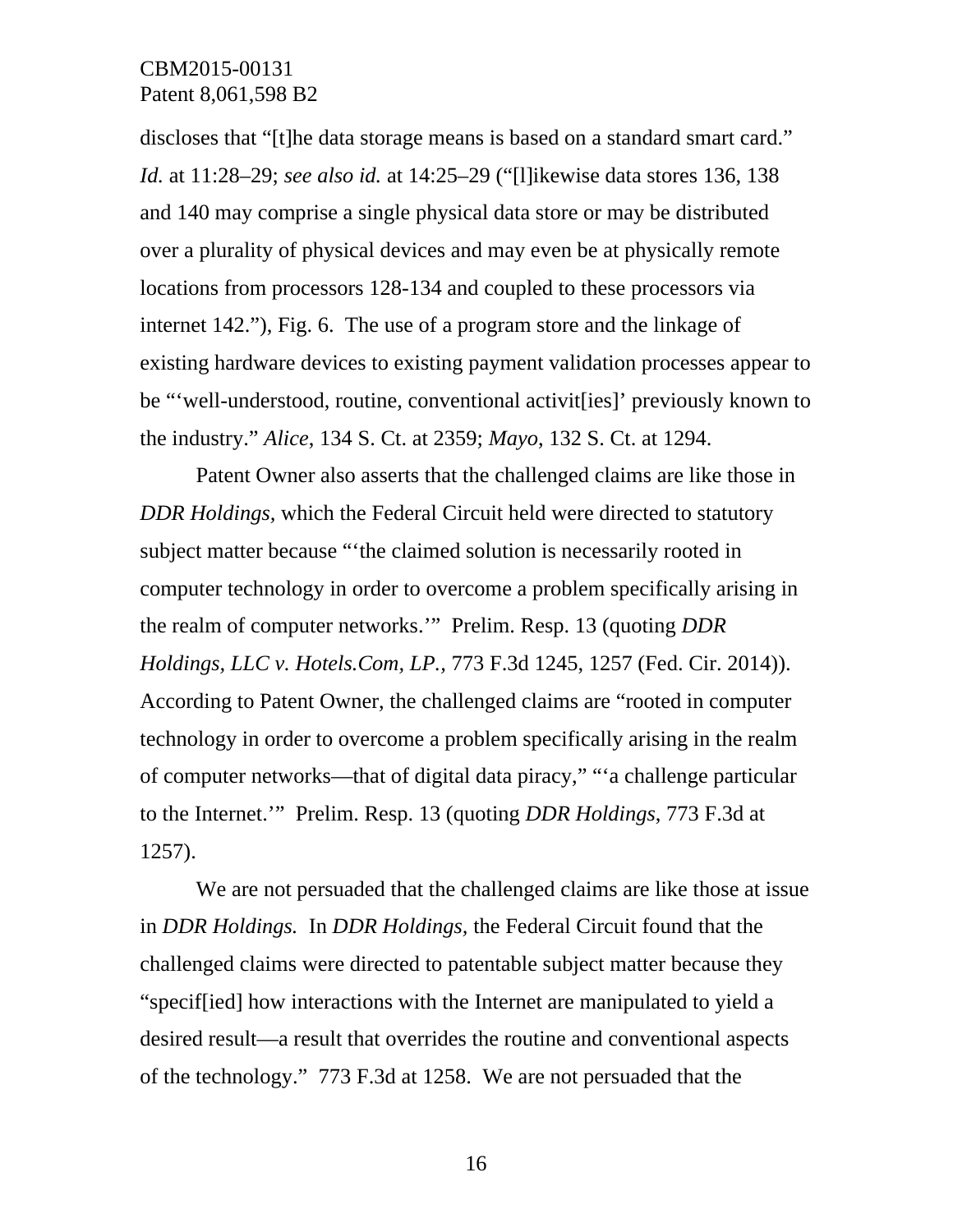challenged claims specify interactions that depart from the routine use of the recited devices. Instead, we determine, based on the current record, that the claims merely apply conventional computer processes to restrict access to data based on payment.

The differences between the challenged claims and those at issue in *DDR Holdings* are made clear by comparing the challenged claims of the '598 patent to claim 19 of the patent at issue in *DDR Holdings*. For example, claim 2 of the '598 patent recites "code to provide access to the at least one content data item in accordance with the at least one use rule." There is no language in this claim, in any of the other challenged claims, or in the specification of the '598 patent, that demonstrates that the generic computer components—"code to provide access" and "content data item" and "use rule"—function in an unconventional manner or employ sufficiently specific programming. Instead, the "code to provide access," "content data item," and "use rule" limitations, for example, like all the other limitations of the challenged claims, are "specified at a high level of generality," which the Federal Circuit has found to be "insufficient to supply an inventive concept." *Ultramercial*, 772 F.3d at 716.

In *DDR Holdings*, exemplary claim 19 recites "using the data retrieved, automatically generate and transmit to the web browser a second web page that displays: (A) information associated with the commerce object associated with the link that has been activated, and (B) the plurality of visually perceptible elements visually corresponding to the source page." Prelim. Resp. 12. It was this limitation from claim 19 in *DDR Holdings*, according to the Federal Circuit, that specifies "how interactions with the Internet are manipulated to yield a desired result—a result that overrides the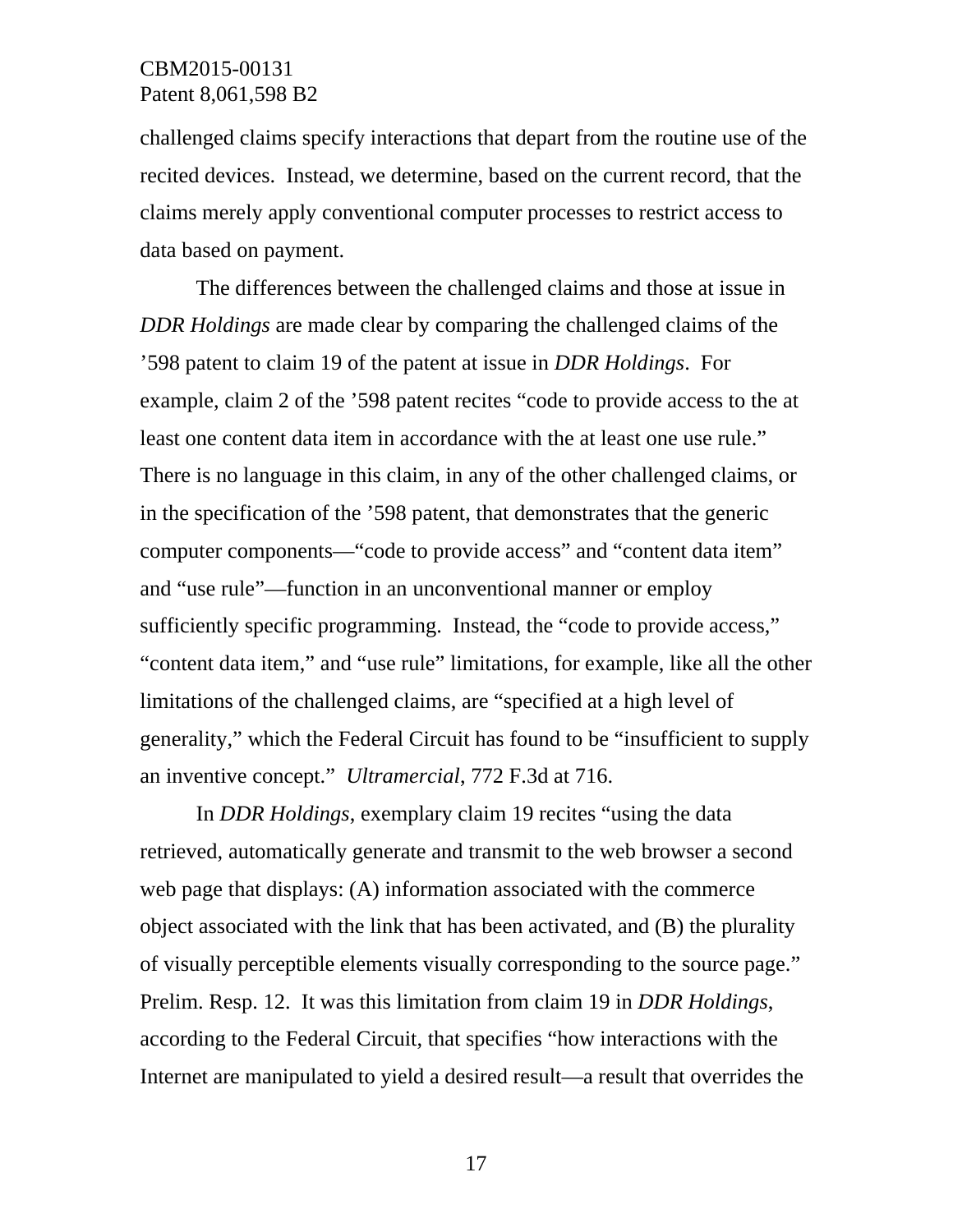routine and conventional sequence of events ordinarily triggered by the click of a hyperlink." 773 F.3d at 1258. Importantly, the Federal Circuit identified this limitation as differentiating the *DDR Holdings* claims from those held to be unpatentable in *Ultramercial*, which "broadly and generically claim 'use of the Internet' to perform an abstract business practice (with insignificant added activity)." *Id.* We are persuaded, at this point in the proceeding, that the challenged claims are closer to the claims at issue in *Ultramercial* than to those at issue in *DDR Holdings*. The claims at issue in *Ultramercial*, like the challenged claims of the '598 patent, were also directed to a method for distributing media products. Similar to restricting data based on payment, as in the challenged claims, the *Ultramercial* claims restricted access based on viewing an advertisement. *Ultramercial*, 772 F.3d at 712.

Thus, on this record, we are persuaded that Apple has shown that it is more likely than not that the challenged claims—claims 3–6, 8–14, 16–25, 27–30, and 32–41—of the '598 patent do not add an inventive concept sufficient to ensure that the patent in practice amounts to significantly more than a patent on the abstract idea itself. *Alice*, 134 S.Ct. at 2355; *see also Accenture*, 728 F.3d at 1345 (holding claims directed to the abstract idea of "generating tasks [based on] rules . . . to be completed upon the occurrence of an event" to be unpatentable even when applied in a computer environment and within the insurance industry).

### *3. Preemption*

Petitioner argues that "the challenged claims' attempt to achieve broad functional coverage—with no relative contribution from the named inventors—firmly triggers preemption concerns." Pet. 76. Patent Owner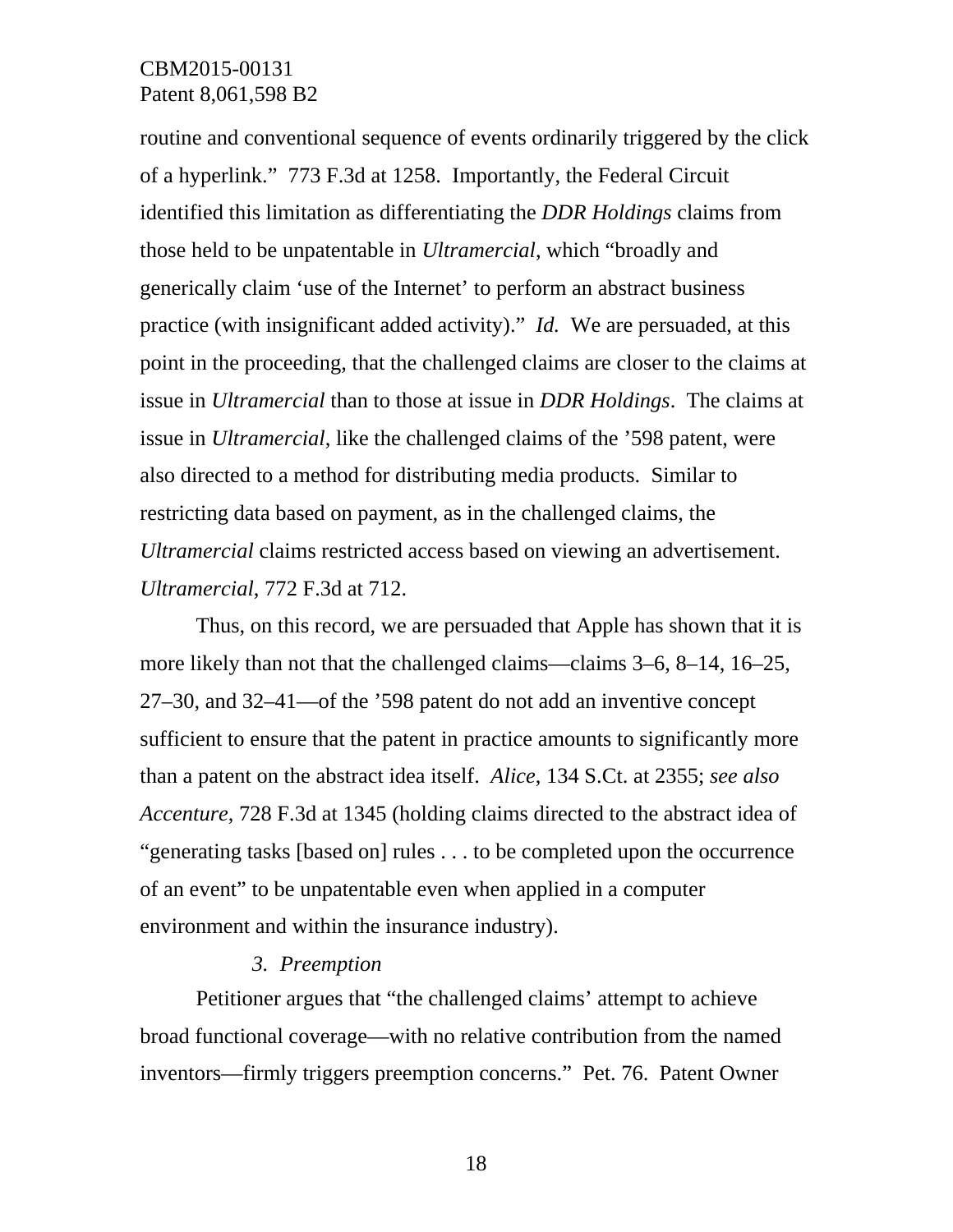responds that the challenged claims do not result in inappropriate preemption. Prelim. Resp. 15–26. According to Patent Owner, the challenged claims of the '598 patent recite "specific ways of managing access to digital content data based on payment validation through storage and retrieval of use status data and use rules in distinct memory types and evaluating the use data according to use rules." *Id.* at 18 (quoting Ex. 2049, 20). Patent Owner also asserts that the existence of a large number of noninfringing alternatives shows that the claims of the '598 patent do not raise preemption concerns. *Id.* at 21–26.

Patent Owner's preemption argument does not alter our § 101 analysis. The Supreme Court has described the "pre-emption concern" as "undergird[ing] our § 101 jurisprudence." *Alice*, 134 S.Ct. at 2358. The concern "is a relative one: how much future innovation is foreclosed relative to the contribution of the inventor." *Mayo*, 132 S.Ct. at 1303. "While preemption may signal patent ineligible subject matter, the absence of complete preemption does not demonstrate patent eligibility." *Ariosa Diagnostics, Inc. v. Sequenom, Inc.*, 788 F.3d 1371, 1379 (Fed. Cir. 2015). Importantly, the preemption concern is addressed by the two part test considered above. After all, every patent "forecloses ... future invention" to some extent, *Mayo*, 132 S.Ct. at 1292, and, conversely, every claim limitation beyond those that recite the abstract idea limits the scope of the preemption. *See Ariosa*, 788 F.3d at 1379 ("The Supreme Court has made clear that the principle of preemption is the basis for the judicial exception to patentability. For this reason, questions on preemption are inherent in and resolved by the § 101 analysis.").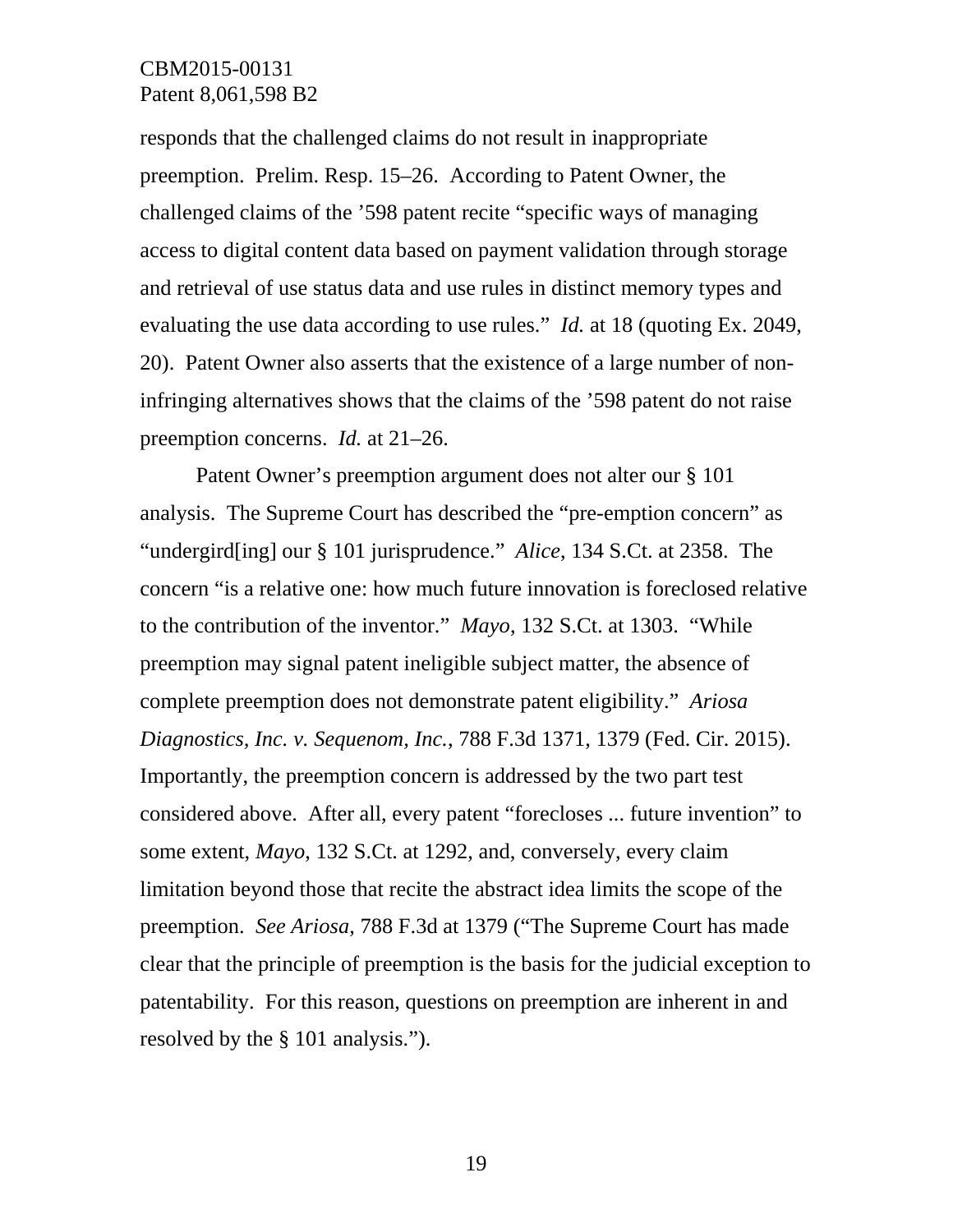The two-part test elucidated in *Alice* and *Mayo* does not require us to anticipate the number, feasibility, or adequacy of non-infringing alternatives to gauge a patented invention's preemptive effect in order to determine whether a claim is patent-eligible under § 101. The relevant precedents simply direct us to ask whether the claim involves one of the patentineligible categories, and, if so, whether additional limitations contain an "inventive concept" that is "sufficient to ensure that the claim in practice amounts to 'significantly more' than a patent on an ineligible concept." *DDR Holdings,* 773 F.3d at 1255. This is the basis for the rule that the unpatentability of abstract ideas "cannot be circumvented by attempting to limit the use of the formula to a particular technological environment," despite the fact that doing so reduces the amount of innovation that would be preempted. *Diamond v. Diehr,* 450 U.S. 175, 191; *see also Alice*, 134 S.Ct. at 2358; *Mayo*, 132 S.Ct. at 1303; *Bilski v. Kappos*, 561 U.S. 593, 612 (2010); *Parker v. Flook*, 437 U.S. 584, 593 (1978). The Federal Circuit spelled this out, stating that "[w]here a patent's claims are deemed only to disclose patent ineligible subject matter under the *Mayo* framework, as they are in this case, preemption concerns are fully addressed and made moot." *Ariosa*, 788 F.3d at 1379. Patent Owner argues that *Ariosa* does not apply here because the claims and facts are distinguishable. Prelim. Resp. 23–26. Although the facts and claims in this case certainly differ from those in *Ariosa,* we are not persuaded by Patent Owner's arguments that the general principle described by the Federal Circuit in that case does not apply here.

As described above, after applying this two-part test, we are persuaded that Petitioner has shown that it is more likely than not that the challenged claims of the '598 patent are drawn to an abstract idea that does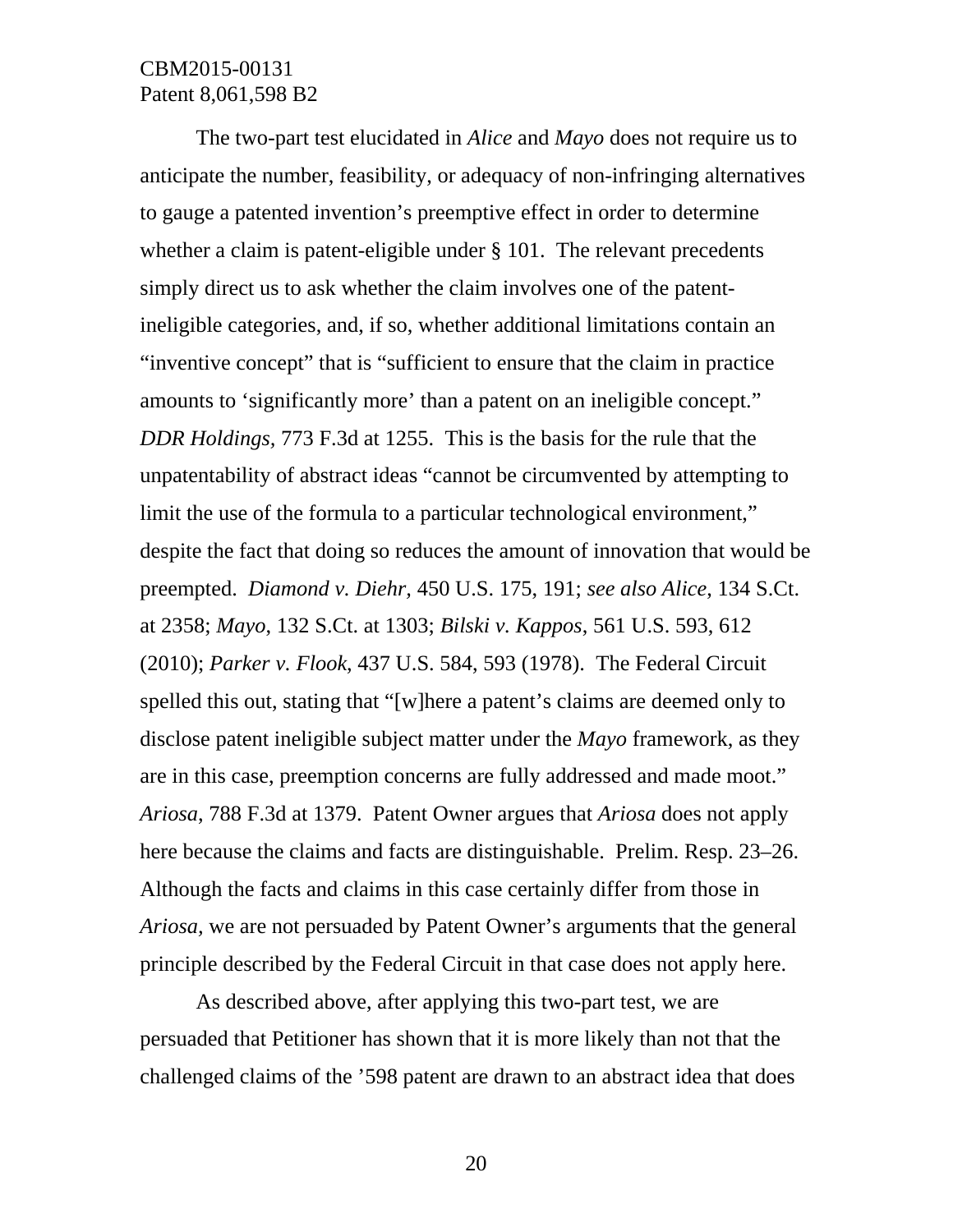not add an inventive concept sufficient to ensure that the patent in practice amounts to significantly more than a patent on the abstract idea itself. The alleged existence of a large number of non-infringing, and thus nonpreemptive alternatives does not alter this conclusion because the question of preemption is inherent in and resolved by this inquiry.

### *4. Patent Owner's Other Arguments*

Patent Owner also asserts that (1) section 101 is not a ground that may be raised in a covered business method patent review (*id.* at 30–32); and (2) the Office is estopped from revisiting the issue of § 101, which was inherently reviewed during examination (*id.* at 32–33); and (3) invalidating patent claims via covered business method patent review is unconstitutional (*id.* at 33–34). For the following reasons, we are not persuaded by these arguments.

As an initial matter, Patent Owner concedes that the Federal Circuit, in *Versata*, found that "'the PTAB acted within the scope of its authority delineated by Congress in permitting a § 101 challenge under AIA § 18.'" *Id.* at 37 n.1 (quoting *Versata Dev. Grp.,* 793 F.3d at 1330). We conclude that our review of the issue of § 101 here is proper. As to Patent Owner's second argument, Patent Owner does not provide any authority for its assertion that "[t]he question of whether the challenged claims are directed to statutory subject matter has already been adjudicated by the USPTO, and the USPTO is estopped from allowing the issues to be raised in the present proceeding." Prelim. Resp. 32.

We decline to consider Petitioner's constitutional challenge as, generally, "administrative agencies do not have jurisdiction to decide the constitutionality of congressional enactments." *See Riggin v. Office of*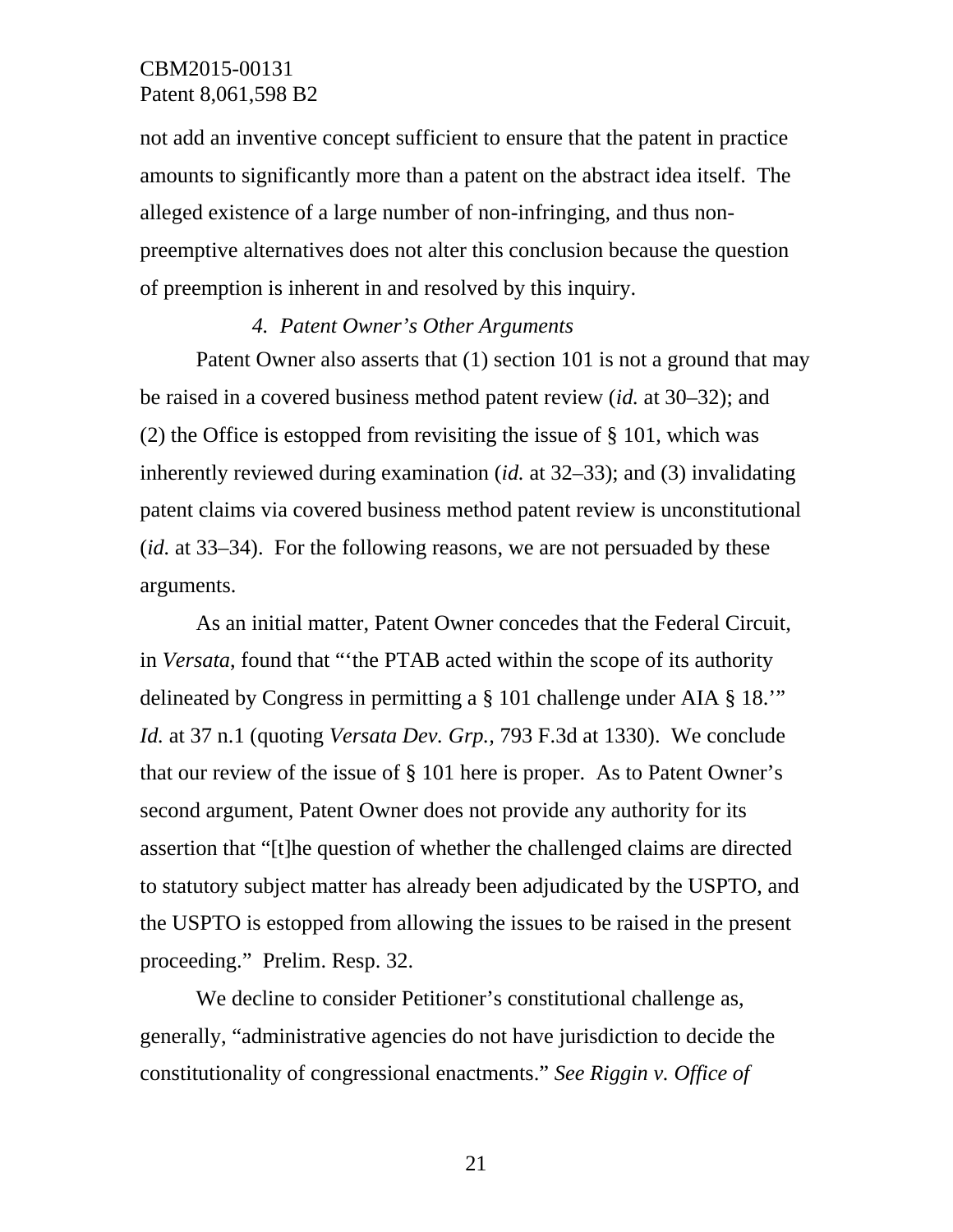*Senate Fair Employment Practices*, 61 F.3d 1563, 1569 (Fed. Cir. 1995); *see also Harjo v. Pro-Football, Inc.*, 50 U.S.P.Q.2d 1705, 1999 WL 375907, at \*4 (TTAB Apr. 2, 1999) ("[T]he Board has no authority . . . to declare provisions of the Trademark Act unconstitutional."); *Blackhorse v. Pro-Football, Inc.*, 111 U.S.P.Q.2d 1080, 2014 WL 2757516, at \*1 n.1 (TTAB June 18, 2014); *but see American Express Co. v. Lunenfeld*, Case CBM2014-00050, slip. op. at 9–10 (PTAB May 22, 2015) (Paper 51) ("for the reasons articulated in *Patlex*, we conclude that covered business method patent reviews, like reexamination proceedings, comply with the Seventh Amendment").

### *5. Conclusion*

Having considered the information provided in the Petition and the Preliminary Response, we are persuaded that Petitioner has demonstrated that it is more likely than not that the challenged claims of the '598 patent claims 3–6, 8–14, 16–25, 27–30, and 32–41—are unpatentable under 35 U.S.C. § 101.

### **CONCLUSION**

For the foregoing reasons, we determine that the information presented in the Petition establishes that it is more likely than not that Apple would prevail in establishing the unpatentability of claims 3–6, 8–14, 16–25, 27–30, and 32–41 of the '598 patent.

The Board has not made a final determination on the patentability of any challenged claims.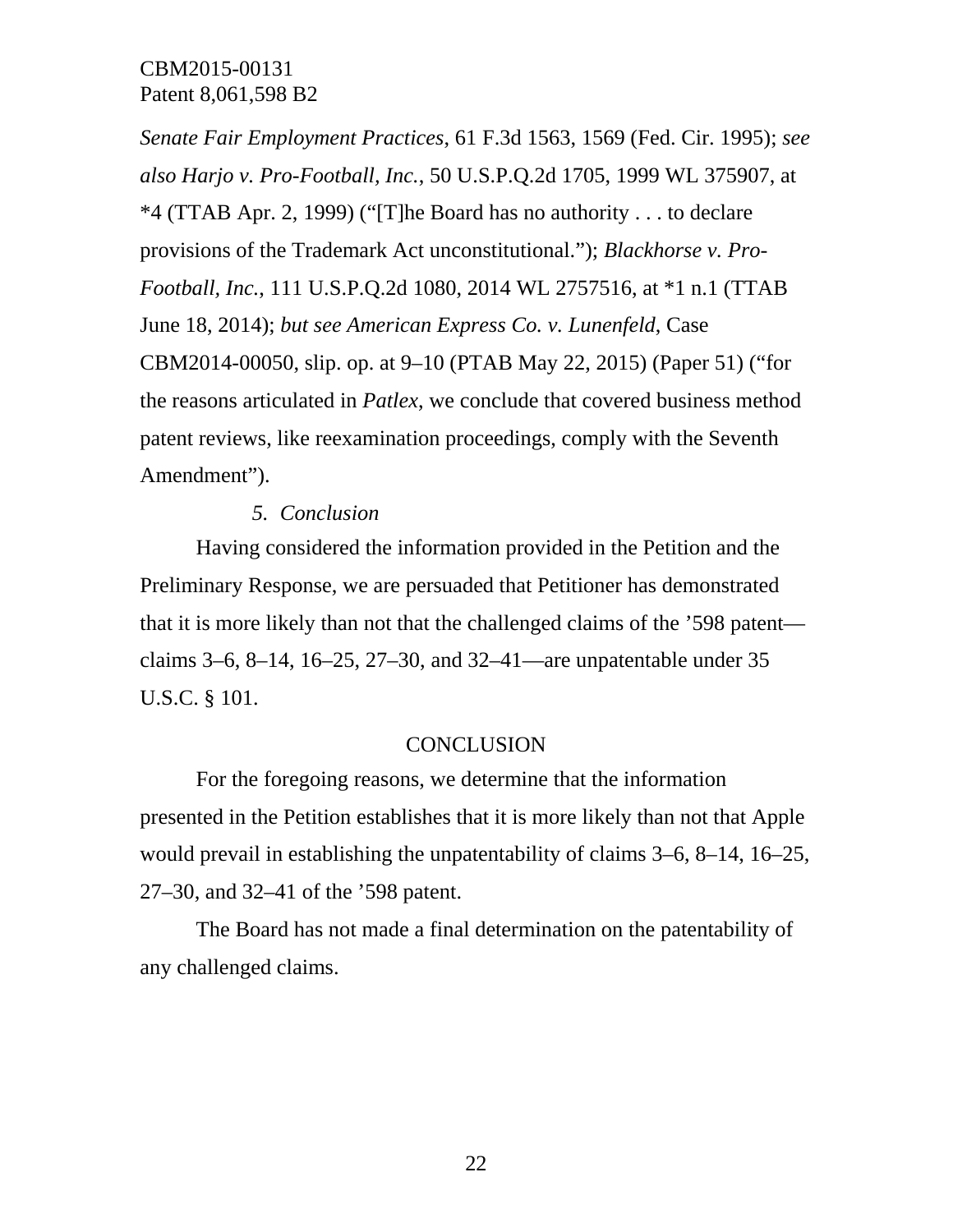#### ORDER

For the reasons given, it is:

ORDERED that a covered business method patent review is instituted on the ground that claims 3–6, 8–14, 16–25, 27–30, and 32–41 of the '598 patent are patent ineligible under 35 U.S.C. § 101;

FURTHER ORDERED that a covered business method patent review is denied as to claim 26; and

FURTHER ORDERED that pursuant to 35 U.S.C. § 324(d) and 37 C.F.R. § 42.4, notice is hereby given of the institution of a trial; the trial commencing on the entry date of this Order.